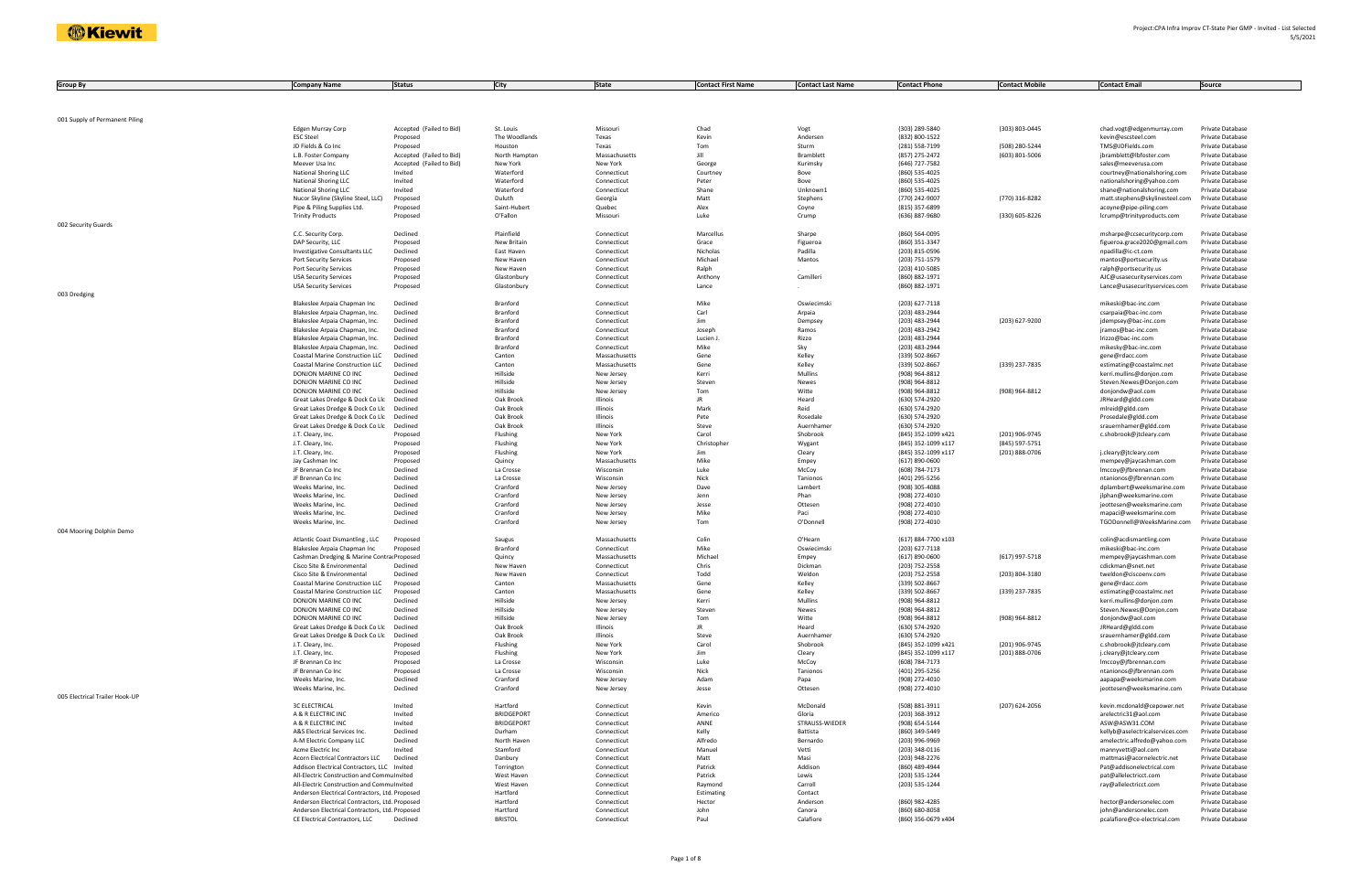| <b>Group By</b>           | <b>Company Name</b>                                        | <b>Status</b> | City                    | <b>State</b>  | <b>Contact First Name</b> | <b>Contact Last Name</b> | <b>Contact Phone</b> | <b>Contact Mobile</b> | <b>Contact Email</b>                                 | <b>Source</b>           |
|---------------------------|------------------------------------------------------------|---------------|-------------------------|---------------|---------------------------|--------------------------|----------------------|-----------------------|------------------------------------------------------|-------------------------|
|                           | <b>CKS Electrical Construction LLC</b>                     | Invited       | Norwich                 | Connecticut   | Corey                     | Szymanski                | (860) 917-2055       |                       | corey@ckselectric.com                                | Private Database        |
|                           |                                                            |               |                         |               | Bill                      | Mackey                   | (203) 468-2111       |                       |                                                      | Private Database        |
|                           | Consolidated Electric, Inc.<br>Consolidated Electric, Inc. | Invited       | New Haven               | Connecticut   |                           |                          |                      |                       | mackeyb@conelectricinc.com                           |                         |
|                           |                                                            | Invited       | New Haven               | Connecticut   | Tom                       | Grennan                  | (203) 468-2111       | (203) 804-9949        | grennant@conelectricinc.com                          | Private Database        |
|                           | Custom Electric Inc                                        | Declined      | Manchester              | Connecticut   | Contact                   |                          | (860) 643-7110       |                       | rlabrecque@customelectricusa.com Private Database    |                         |
|                           | Custom Electric Inc                                        | Declined      | Manchester              | Connecticut   | John                      | Brihan                   | (860) 643-7110       |                       | jbrihan@customelectricusa.com                        | Private Database        |
|                           | Custom Electric Inc                                        | Declined      | Manchester              | Connecticut   | Robert                    | LaBrecque                | (860) 643-7110       |                       | rlabrecque@customelectricusa.com Private Database    |                         |
|                           | Custom Electric Inc                                        | Declined      | Manchester              | Connecticut   | Tom                       | Adamson                  | (860) 643-7110       |                       | tadamson@customelectricusa.com Private Database      |                         |
|                           | Deming Electric, LLC                                       | Invited       | Enfield                 | Connecticut   | Kevin                     |                          | (860) 698-9280       |                       | kevin@demingelectric.com                             | <b>Private Database</b> |
|                           | Dicin Electric Co., Inc.                                   | Proposed      | Waterford               | Connecticut   | Christopher               | Hersom                   | (860) 442-0826       | (860) 442-0826        | chris@dicinelectric.com                              | Private Database        |
|                           | Dicin Electric Co., Inc.                                   | Proposed      | Waterford               | Connecticut   | Cindy                     | Hersom                   | (860) 442-0826       |                       | Cindy@DicinElectric.com                              | Private Database        |
|                           | <b>Dinto Electrical Contractors</b>                        | Invited       | Middlebury              | Connecticut   | Tony                      | Mercaldi                 | (203) 575-9473 x213  |                       | amercaldi@dintoelectric.com                          | Private Database        |
|                           | <b>Dinto Electrical Contractors</b>                        | Invited       | Middlebury              | Connecticut   | Tony                      | Persechino               | (203) 575-9473       | (203) 509-2634        | tpersehino@dintoelectric.com                         | Private Database        |
|                           | <b>Ducci Electrical Contractors</b>                        | Declined      | Farmington              | Connecticut   | Chris                     | Scanlon                  | (860) 489-9267       |                       | cscanlon@duccielectrical.com                         | Private Database        |
|                           | E.T.C. Electrical Contractors, LLC                         | Invited       | Litchfield              | Connecticut   | Peter                     | Koutroumanis             | (203) 565-1213       |                       | PeterK@ETCElectrical.net                             | Private Database        |
|                           | Electrical Contractors, Inc.                               | Declined      | Hartford                | Connecticut   | Elizabeth                 | Clauson                  | (860) 549-2822       |                       | lizc@ecincorporated.com                              | Private Database        |
|                           | Electrical Power Solutions, LLC                            | Proposed      | Hartford                | Connecticut   | Arnold                    | Veerasammy               | (860) 335-7593       |                       | arnold@eps-pow.com                                   | Private Database        |
|                           | Kimchuk, Inc.                                              | Invited       | Danbury                 | Connecticut   | Ken                       | Maduri                   | (203) 528-5640       |                       | kmaduri@kimchuk.com                                  | Private Database        |
|                           | Mass Electric Construction Co                              | Declined      | Woodcliff Lake          | New Jersey    | Steve                     | Damin                    | (201) 832-0346       |                       | Stephen.Damin@kiewit.com                             | Private Database        |
|                           | McPhee Electrical                                          | Declined      | Farmington              | Connecticut   | Clay                      | Paniati                  | (877) 677-9797       |                       | CPaniati@phalconusa.com                              | Private Database        |
|                           | McPhee Electrical                                          | Declined      | Farmington              |               | John                      | Miller                   | (877) 677-9797       |                       |                                                      | Private Database        |
|                           |                                                            |               |                         | Connecticut   |                           |                          |                      |                       | john.miller@phalconusa.com                           |                         |
|                           | Native Sons Ltd.                                           | Invited       | Plainville              | Connecticut   | Michael                   | Oles                     | (860) 747-3095       |                       | mikeo@nativesons.org                                 | Private Database        |
|                           | NY-CONN                                                    | Invited       | Danbury                 | Connecticut   | Estimating                |                          | (203) 744-9206       |                       | estimating@nyconncorp.com                            | Private Database        |
|                           | NY-CONN                                                    | Invited       | Danbury                 | Connecticut   | Jason                     | Steeves                  | (203) 744-9206       |                       | jsteeves@nyconncorp.com                              | Private Database        |
|                           | Paul Dinto Electrical Contractors. Inc Declined            |               | Middlebury              | Connecticut   | Norma                     | Edwards                  | (203) 575-9473 x221  |                       | nedwards@pauldintoelec.com                           | Private Database        |
|                           | Petersen Electrical Contractors LLC Declined               |               | Middletown              | Connecticut   | Amy                       | Petersen                 | (203) 499-9339       |                       | amy@petersenelectrical.com                           | Private Database        |
|                           | Sal Sabia Electrical Contractors, Inc. Declined            |               | Stamford                | Connecticut   | Ashley                    | Sabia                    | (203) 323-3321       |                       | sabiaoffice83@gmail.com                              | Private Database        |
|                           | Shock Electrical Contractors, Inc                          | Declined      | Danbury                 | Connecticut   | Michael                   | Machado                  | (203) 748-5690 x178  |                       | shockelectric81@hotmail.com                          | Private Database        |
|                           | WC McBride Electrical Contractors Declined                 |               | Bridgeport              | Connecticut   | Lauren                    | McBride                  | (203) 362-5855       |                       | lauren@wcmcbrideelectric.com                         | Private Database        |
|                           | WC McBride Electrical Contractors Declined                 |               | Bridgeport              | Connecticut   | Willie                    | McBride                  | (203) 362-5855       |                       | willie@wcmcbrideelectric.com                         | Private Database        |
| 006 Janitorial Cleaning   |                                                            |               |                         |               |                           |                          |                      |                       |                                                      |                         |
|                           | All Trade Contracting LLC                                  | Proposed      | Hartford                | Connecticut   | Rose                      | Stewart                  | (860) 830-3508       |                       | atcllc860@gmail.com                                  | Private Database        |
|                           | <b>ANC Facility Management</b>                             | Declined      | Danbury                 | Connecticut   | Alex                      | Brito                    | (888) 305-0090       |                       | alex@ancmgmt.net                                     | Private Database        |
|                           | Charter Oak Building Maintenance In Declined               |               | Hartford                | Connecticut   | Kenia                     | Thomas                   | (860) 632-5667       |                       | keniathomas@cobm.net                                 | Private Database        |
|                           | Crystal Clear Services LLC                                 | Declined      | Willington              | Connecticut   | Crystal                   | Morelli                  | (860) 891-8181       |                       | Crystal@crystalclearservicesllc.com Private Database |                         |
|                           | Diversified Building Services, LLC                         | Declined      |                         | Connecticut   | Stacy                     | Stanton                  |                      |                       |                                                      | Private Database        |
|                           |                                                            |               | Wallingford             |               |                           |                          | (203) 697-9175       |                       | Stacy@diversifiedserve.com                           |                         |
|                           | Horizon Services Corporation                               | Proposed      | East Hartford           | Connecticut   | Tom                       | Baerlein                 | (860) 291-9111       |                       | tbaerlein@horizonsvcs.com                            | Private Database        |
|                           | Jac's Cleaning Service, LLC                                | Declined      | Gales Ferry             | Connecticut   | Jacqueline                | Goldstein                | (860) 303-6700       |                       | gojacscleaning@gmail.com                             | Private Database        |
|                           | Nu Look Cleaning Service                                   | Proposed Late | salem                   | Connecticut   | Barbara                   | Yuille                   | (860) 859-3624       |                       | nulookcleaningservice@yahoo.com Private Database     |                         |
|                           | P & J Cleaning Service                                     | Declined      | West Hartford           | Connecticut   | Pablo                     | Villarreal               | (860) 216-9155       |                       | contact@pandjcleaningservice.com Private Database    |                         |
|                           | The Maids of New London                                    | Declined      | Groton                  | Connecticut   | Chris                     |                          | (508) 533-4101       |                       | christhemaids@gmail.com                              | Private Database        |
|                           | True Maid Cleaning LLC                                     | Declined      | New London              | Connecticut   | Ann                       |                          | (860) 822-3248       |                       | info@truemaidcleaning.com                            | Private Database        |
|                           | Uniquely Cleaned LLP                                       | Proposed      | Naugatuck               | Connecticut   | DeWygee                   | Williams                 | (203) 632-5690       |                       | dwilliams@uniquelycleanedllp.com Private Database    |                         |
| 007 Site Civil & Drainage |                                                            |               |                         |               |                           |                          |                      |                       |                                                      |                         |
|                           | A. Vitti Excavators LLC                                    | Invited       | Stamford                | Connecticut   | Anotonio                  | Anotonio Vitti           | (203) 359-4723       |                       | stef@avitti.com                                      | Private Database        |
|                           |                                                            |               |                         |               |                           |                          |                      |                       |                                                      |                         |
|                           | A.J. PENNA & SON CONSTRUCTION, I Invited                   |               | Westport                | Connecticut   | Robin                     | Penna                    | (203) 227-4053       |                       | Rpenna@ajpenna.com                                   | Private Database        |
|                           | ACV Environmental Services Inc.                            | Declined      | Bridgeport              | Connecticut   | Hugh                      | Plunkett                 | (203) 496-8832       | (203) 650-1950        | HPlunkett@acvenviro.com                              | Private Database        |
|                           | Albanese D&S, Inc.                                         | Declined      | Dracut                  | Massachusetts | Pietro                    | Ciano                    | (978) 937-0909 x213  |                       | pciano@albaneseds.com                                | Private Database        |
|                           | All-Phase Enterprises, Inc.                                | Invited       | <b>Stafford Springs</b> | Connecticut   | Alan                      | Seagrave                 | (860) 684-1700       |                       | al.jr@allphase.coxatwork.com                         | Private Database        |
|                           | AMERICAN CONTRACTORS LLC                                   | Declined      | MIDDLETOWN              | Connecticut   | Tamba                     | Marino                   | (860) 346-1141       |                       | tthebigt@aol.com                                     | Private Database        |
|                           | BOND Civil & Utility Construction, IncDeclined             |               | Medford                 | Massachusetts | Mario                     | Fabiano                  | (617) 394-6242       |                       | mfabiano@bondbrothers.com                            | Private Database        |
|                           | Cherenzia Excavation, Inc.                                 | Declined      | Pawcatuck               | Connecticut   | Heather                   | Viteritto                | (860) 629-6500       |                       | heather@cherenzia.com                                | Private Database        |
|                           | Cherenzia Excavation, Inc.                                 | Declined      | Pawcatuck               | Connecticut   | Tony                      | Spera                    | (860) 629-6500       |                       | tspera@cherenzia.com                                 | Private Database        |
|                           | COASTLINE CONSTRUCTION CORP                                | Accepted      | Clinton                 | Connecticut   | Robert                    | Campanaro                | (860) 669-5058       |                       | bob@coastlineconstructioncorp.com Private Database   |                         |
|                           | D & M Construction Services, Inc.                          | Invited       | Danbury                 | Connecticut   | Cheryl                    | Taylor                   | (203) 790-8103       |                       | dandmconst@yahoo.com                                 | Private Database        |
|                           |                                                            |               |                         |               | Contact                   |                          |                      |                       |                                                      | Private Database        |
|                           | Damasceno's Landscapes Constructic Invited                 |               | bridgeport              | Connecticut   |                           |                          |                      |                       | jordaodlc@gmail.com                                  |                         |
|                           | Damasceno's Landscapes Constructic Invited                 |               | bridgeport              | Connecticut   | Ed                        | Damascenos               | (203) 223-4426       |                       | damascenolandscapeconst@gmail.coPrivate Database     |                         |
|                           | Donahue General Contractors, Inc. Invited                  |               | Hampton                 | Connecticut   | Deanne                    | Donahue                  | (860) 423-0618       |                       | donahueconstruction@snet.net                         | Private Database        |
|                           | <b>Empire Paving</b>                                       | Undecided     | North Haven             | Connecticut   | Earl                      | Tucker                   | (203) 752-0002       | (203) 752-0002 x113   | earl@empirepaving.com                                | Private Database        |
|                           | <b>Empire Paving</b>                                       | Undecided     | North Haven             | Connecticut   | Loretta                   | Quattrini                | (203) 752-0002       |                       | Quotes@empirepaving.com                              | Private Database        |
|                           | <b>Empire Paving</b>                                       | Undecided     | North Haven             | Connecticut   | Mark                      | Tamsin                   | (203) 752-0002       |                       | Markt@empirepaving.com                               | Private Database        |
|                           | <b>Empire Paving</b>                                       | Undecided     | North Haven             | Connecticut   | Phil                      |                          | (203) 752-0002       |                       | phil@empirepaving.com                                | Private Database        |
|                           | <b>Empire Paving</b>                                       | Undecided     | North Haven             | Connecticut   | scott                     | tucker                   | (203) 752-0002       |                       | scott@empirepaving.com                               | Private Database        |
|                           | <b>Esteves Construction Services, LLC</b>                  | Invited       | Bridgeport              | Connecticut   | Manuel                    | Esteves                  | (203) 521-9978       |                       | Manny@EstevesLLC.com                                 | Private Database        |
|                           | <b>FGB Construction Company</b>                            | Declined      | Norwalk                 | Connecticut   | Victoria                  | Bothwell                 | (203) 857-0332       |                       | tory-fgb@optonline.net                               | Private Database        |
|                           | Fuss & O'Neill, Inc.                                       | Undecided     | Manchester              | Connecticut   | Deborah                   | Denfeld                  | (860) 646-2469 x5506 | (860) 646-2469 x5509  | ddenfeld@fando.com                                   | Private Database        |
|                           | Fuss & O'Neill, Inc.                                       | Undecided     | Manchester              | Connecticut   | Kate                      | Tornyai                  | (860) 646-2469 x5506 | (508) 212-5806        | KTornyai@fando.com                                   | Private Database        |
|                           |                                                            |               |                         |               |                           |                          |                      |                       |                                                      |                         |
|                           | Gerber Construction Inc.                                   | Declined      | Ellington               | Connecticut   | Evan                      | Gerber                   | (860) 875-6684       | (860) 604-7548        | evan@gerberconstructioninc.com                       | Private Database        |
|                           | H.I. Stone & Son, Inc                                      | Declined      | Southbury               | Connecticut   | Bonnie                    | Rebb                     | (203) 264-8656       | (203) 264-8656        | brebb@histoneson.com                                 | Private Database        |
|                           | H.I. Stone & Son, Inc                                      | Declined      | Southbury               | Connecticut   | Carl                      | Rosa                     | (203) 264-8656       | (203) 228-9221        | crosa@histoneson.com                                 | Private Database        |
|                           | H.I. Stone & Son, Inc                                      | Declined      | Southbury               | Connecticut   | Chuck                     | Stone                    | (203) 264-8656       |                       | cstonejr@histoneson.com                              | Private Database        |
|                           | Haynes Materials (Naugatuck Quarry Invited                 |               | Naugatuck               | Connecticut   | Jeremy                    | Costa                    | (860) 608-9569       |                       | jcosta@haynesmaterial.com                            | Private Database        |
|                           | Haynes Materials (Naugatuck Quarry Invited                 |               | Naugatuck               | Connecticut   | Shauna                    | LeRoy                    | (203) 729-3865       |                       | sleroy@haynesmaterials.com                           | Private Database        |
|                           | John Rocchio Corporation                                   | Invited       | Smithfield              | Rhode Island  | Derek                     | Canestrati               | (401) 949-5565       |                       | derekcanestrari@johnrocchiocorp.ccPrivate Database   |                         |
|                           | Kiewit Infrastructure Co                                   | Accepted      | Woodcliff Lake          | New Jersey    | Alexia                    | Garcia                   | (201) 571-2881       |                       | alexia.garcia@kiewit.com                             | Private Database        |
|                           | Kiewit Infrastructure Co                                   | Accepted      | Woodcliff Lake          | New Jersey    | Maunia                    | Vizanko                  | (201) 571-2881       | (201) 625-5927        | maunia.vizanko@kiewit.com                            | Private Database        |
|                           | Loureiro Contractors, Inc.                                 | Accepted      | Plainville              | Connecticut   | Brian                     | Cutler                   | (860) 747-6181       | (860) 747-6631        | bacutler@loureiro.com                                | Private Database        |
|                           |                                                            |               |                         |               |                           |                          |                      |                       |                                                      |                         |
|                           | Loureiro Contractors, Inc.                                 | Accepted      | Plainville              | Connecticut   | Debbie                    | Brown                    | (860) 747-6181       |                       | dabrown@loureiro.com                                 | Private Database        |
|                           | Loureiro Contractors, Inc.                                 | Accepted      | Plainville              | Connecticut   | Gregory                   | Labrum                   | (860) 747-6181       | (774) 737-3569        | gtlabrum@loureiro.com                                | Private Database        |
|                           | Manafort Brothers, Inc                                     | Accepted      | Plainville              | Connecticut   | Angel                     | Bolduc                   | (860) 229-4853 x6413 |                       | abolduc@manafort.com                                 | Private Database        |
|                           | Manafort Brothers, Inc                                     | Accepted      | Plainville              | Connecticut   | Brian                     | Barrett                  | (860) 229-4853       |                       | bbarrett@manafort.com                                | Private Database        |
|                           | Manafort Brothers, Inc                                     | Accepted      | Plainville              | Connecticut   | Heavyhighway contact      | paving                   | (860) 229-4853       |                       | heavyhighway@manafort.com                            | Private Database        |
|                           | Manafort Brothers, Inc                                     | Accepted      | Plainville              | Connecticut   | Jason                     | Vanvazak                 | (860) 229-4853       |                       | jvanczak@manafort.com                                | Private Database        |
|                           | Manafort Brothers, Inc                                     | Accepted      | Plainville              | Connecticut   | justin                    | Manafort                 | (860) 229-4853       |                       | justin@manafort.com                                  | Private Database        |
|                           | Manafort Brothers, Inc                                     | Accepted      | Plainville              | Connecticut   | Robert                    | Lewandowski              | (860) 229-4853       | (860) 982-2701        | RLewandowski@Manafort.com                            | Private Database        |
|                           | Mattern Construction, Inc.                                 | Invited       | Baltic                  | Connecticut   | Cole                      | Mileski                  | (860) 822-8457 x16   | (860) 634-3250        | Colem@matternconstruction.com                        | Private Database        |
|                           | Mattern Construction, Inc.                                 | Invited       | Baltic                  | Connecticut   | Julie                     |                          | (860) 822-8457       |                       | juliel@matternconstruction.com                       | Private Database        |
|                           |                                                            |               |                         |               |                           | Lane                     |                      |                       |                                                      |                         |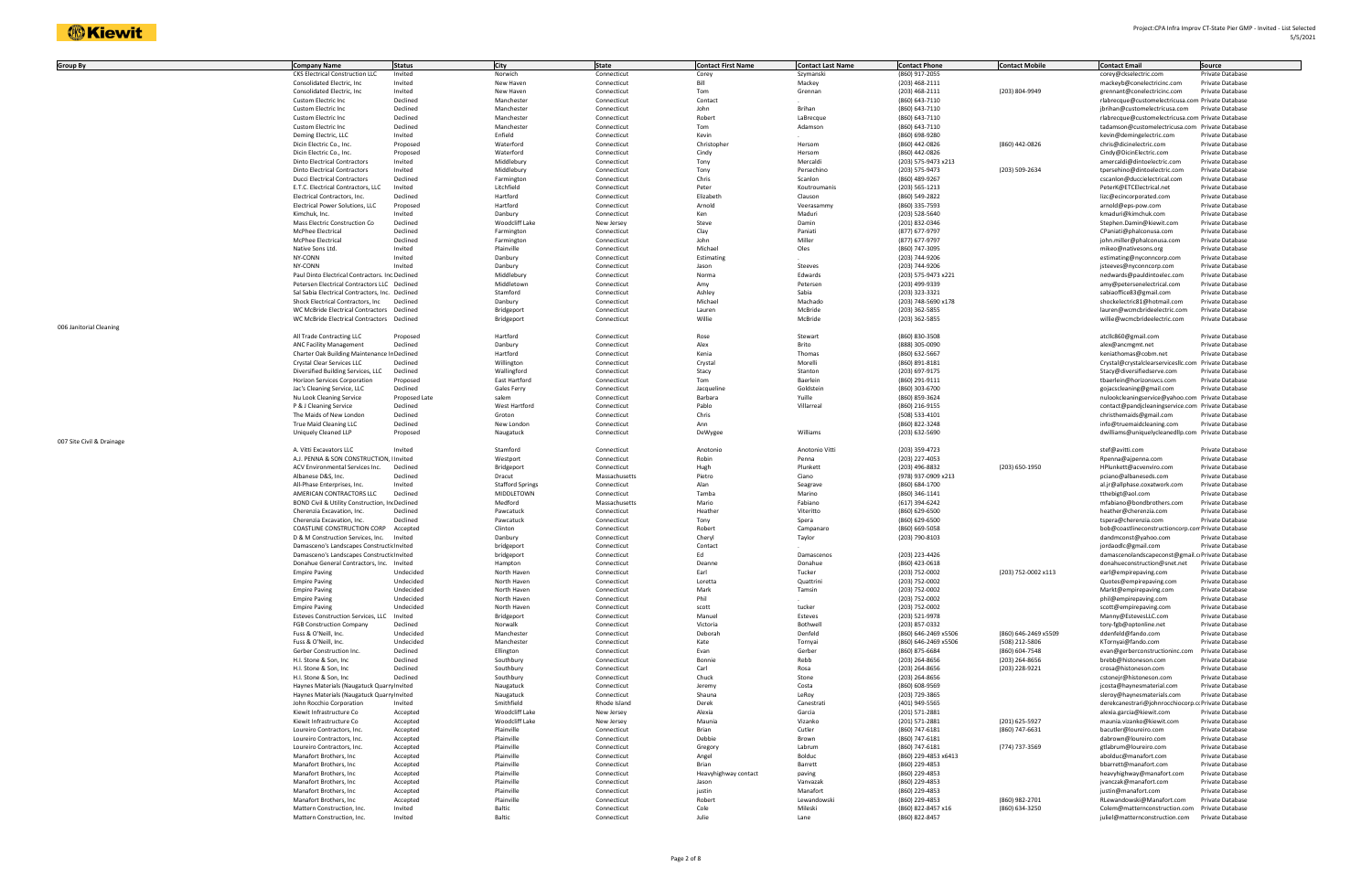| <b>Group By</b>                                | <b>Company Name</b>                            | <b>Status</b>            | City             | <b>State</b>  | <b>Contact First Name</b> | <b>Contact Last Name</b> | <b>Contact Phone</b> | <b>Contact Mobile</b> | <b>Contact Email</b>                               | Source           |
|------------------------------------------------|------------------------------------------------|--------------------------|------------------|---------------|---------------------------|--------------------------|----------------------|-----------------------|----------------------------------------------------|------------------|
|                                                |                                                | Declined                 | Bloomfield       |               |                           | Korner                   | (860) 242-1283       |                       |                                                    |                  |
|                                                | Midstate Site Development, LLC                 |                          |                  | Connecticut   | Glenn                     |                          |                      |                       | gkorner@msdct.com                                  | Private Database |
|                                                | Midstate Site Development, LLC                 | Declined                 | Bloomfield       | Connecticut   | Melissa                   | Caron                    | (860) 242-1283       |                       | mcaron@msdct.com                                   | Private Database |
|                                                | O & G Industries, Inc.                         | Declined                 | Harwinton        | Connecticut   | Kevin                     | Oconell                  | (800) 822-4953       |                       | Kevinoconnell@ogind.com                            | Private Database |
|                                                | O & G Industries, Inc.                         | Declined                 | Harwinton        | Connecticut   | Nick                      | Macaluso                 | (800) 822-4953       |                       |                                                    | Private Database |
|                                                | O & G Industries, Inc.                         | Declined                 | Harwinton        | Connecticut   | Sue                       | Duffy                    | (860) 485-6622       |                       | sueduffy@ogind.com                                 | Private Database |
|                                                | Paganelli Construction Corp                    | Declined                 | Windsor Locks    | Connecticut   | Donald                    | Hartman                  | (860) 623-0245 x108  |                       | dhartman@paganelliconstruction.co Private Database |                  |
|                                                | Paganelli Construction Corp                    | Declined                 | Windsor Locks    | Connecticut   | Doug                      | King                     | (860) 623-0245       | (860) 883-2927        | dking@paganelliconstruction.com                    | Private Database |
|                                                | Suchocki & Son, Inc.                           | Invited                  | Preston          | Connecticut   | Joshua                    | Suchocki                 | (860) 889-2283       |                       | josh@suchockiandson.com                            | Private Database |
|                                                |                                                |                          |                  |               | Charles                   |                          |                      |                       |                                                    |                  |
|                                                | Waters Construction Co Inc                     | Declined                 | Bridgeport       | Connecticut   |                           | Tourtillotte             | (203) 334-6888       | (203) 334-6888 x18    | ctourtillotte@watersconst.com                      | Private Database |
|                                                | Waters Construction Co Inc                     | Declined                 | Bridgeport       | Connecticut   | Kurt                      | Troidle                  | (203) 334-6888       |                       | ktroidle@watersconst.com                           | Private Database |
|                                                | Waters Construction Co Inc                     | Declined                 | Bridgeport       | Connecticut   | Mario                     | Smith                    | (203) 334-6888       | (203) 334-6888        | msmith@watersconst.com                             | Private Database |
|                                                | Waters Construction Co Inc                     | Declined                 | Bridgeport       | Connecticut   | Stephanie                 | O'Hara                   | (203) 395-1453       |                       | sohara@watersconst.com                             | Private Database |
|                                                | Weeks Marine, Inc.                             | Declined                 | Cranford         | New Jersey    | Dave                      | Lambert                  | (908) 305-4088       |                       | dplambert@weeksmarine.com                          | Private Database |
|                                                | Weeks Marine, Inc.                             | Declined                 | Cranford         | New Jersey    | Jenn                      | Phan                     | (908) 272-4010       |                       | jlphan@weeksmarine.com                             | Private Database |
|                                                | Weeks Marine, Inc.                             | Declined                 | Cranford         | New Jersey    | Jesse                     | Ottesen                  | (908) 272-4010       |                       | jeottesen@weeksmarine.com                          | Private Database |
|                                                | Weeks Marine, Inc.                             | Declined                 | Cranford         | New Jersey    | Mike                      | Paci                     | (908) 272-4010       |                       | mapaci@weeksmarine.com                             | Private Database |
|                                                | Weeks Marine, Inc.                             | Declined                 | Cranford         |               | Tom                       | O'Donnell                | (908) 272-4010       |                       | TGODonnell@WeeksMarine.com                         |                  |
|                                                |                                                |                          |                  | New Jersey    |                           |                          |                      |                       |                                                    | Private Database |
| 008 Erosion & Sediment Control                 |                                                |                          |                  |               |                           |                          |                      |                       |                                                    |                  |
|                                                | All-State Silt Fencing Co., Inc.               | Declined                 | Plantsville      | Connecticut   | Monica                    | Cusano                   | (860) 628-9841       | (860) 637-0175        | monicacusano@aol.com                               | Private Database |
|                                                | Avery Construction Company, LLC                | Declined                 | Somers           | Connecticut   | Daniel                    | Dudzic                   | (860) 749-9356       |                       | dan@ave-con.com                                    | Private Database |
|                                                | Charter Oak Environmental Services Invited     |                          | Storrs           | Connecticut   | Kimberly                  | Ewalt                    | (860) 716-1290       |                       | kewalt@charteroak.net                              | Private Database |
|                                                | Cherenzia Excavation, Inc.                     | Declined                 | Pawcatuck        | Connecticut   | Heather                   | Viteritto                | (860) 629-6500       |                       | heather@cherenzia.com                              | Private Database |
|                                                | Cherenzia Excavation, Inc.                     | Declined                 | Pawcatuck        | Connecticut   | Tony                      | Spera                    | (860) 629-6500       |                       | tspera@cherenzia.com                               | Private Database |
|                                                | Colonna Masonry Concrete & Asphal Declined     |                          | Woodbridge       | Connecticut   | Joseph                    | Michelangelo             | (203) 767-4876       |                       | Joe@colonnaconcrete.com                            | Private Database |
|                                                | Colonna Masonry Concrete & Asphal Declined     |                          | Woodbridge       | Connecticut   | Michelle                  | Colonna                  | (203) 397-2287       |                       | Michelle@colonnaconcrete.com                       | Private Database |
|                                                |                                                |                          |                  |               |                           |                          |                      |                       |                                                    |                  |
|                                                | <b>Empire Paving</b>                           | Declined                 | North Haven      | Connecticut   | Earl                      | Tucker                   | (203) 752-0002       | (203) 752-0002 x113   | earl@empirepaving.com                              | Private Database |
|                                                | <b>Empire Paving</b>                           | Declined                 | North Haven      | Connecticut   | Loretta                   | Quattrini                | (203) 752-0002       |                       | Quotes@empirepaving.com                            | Private Database |
|                                                | <b>Empire Paving</b>                           | Declined                 | North Haven      | Connecticut   | Mark                      | Tamsin                   | (203) 752-0002       |                       | Markt@empirepaving.com                             | Private Database |
|                                                | <b>Empire Paving</b>                           | Declined                 | North Haven      | Connecticut   | Phil                      |                          | (203) 752-0002       |                       | phil@empirepaving.com                              | Private Database |
|                                                | <b>Empire Paving</b>                           | Declined                 | North Haven      | Connecticut   | scott                     | tucker                   | (203) 752-0002       |                       | scott@empirepaving.com                             | Private Database |
|                                                | Gerber Construction Inc.                       | Declined                 | Ellington        | Connecticut   | Evan                      | Gerber                   | (860) 875-6684       | (860) 604-7548        | evan@gerberconstructioninc.com                     | Private Database |
|                                                | H.I. Stone & Son, Inc                          | Declined                 | Southbury        |               | Bonnie                    | Rebb                     | (203) 264-8656       | (203) 264-8656        |                                                    |                  |
|                                                |                                                |                          |                  | Connecticut   |                           |                          |                      |                       | brebb@histoneson.com                               | Private Database |
|                                                | H.I. Stone & Son, Inc                          | Declined                 | Southbury        | Connecticut   | Carl                      | Rosa                     | (203) 264-8656       | (203) 228-9221        | crosa@histoneson.com                               | Private Database |
|                                                | H.I. Stone & Son, Inc                          | Declined                 | Southbury        | Connecticut   | Chuck                     | Stone                    | (203) 264-8656       |                       | cstonejr@histoneson.com                            | Private Database |
|                                                | Loureiro Contractors, Inc.                     | Proposed                 | Plainville       | Connecticut   | Brian                     | Cutler                   | (860) 747-6181       | (860) 747-6631        | bacutler@loureiro.com                              | Private Database |
|                                                | Loureiro Contractors, Inc.                     | Proposed                 | Plainville       | Connecticut   | Debbie                    | Brown                    | (860) 747-6181       |                       | dabrown@loureiro.com                               | Private Database |
|                                                | Loureiro Contractors, Inc.                     | Proposed                 | Plainville       | Connecticut   | Gregory                   | Labrum                   | (860) 747-6181       | (774) 737-3569        | gtlabrum@loureiro.com                              | Private Database |
|                                                | MILTON C. BEEBE & SONS, INC.                   | Declined                 | Storrs           | Connecticut   | Bailey                    | Gowin                    | (860) 377-9003       |                       | bailey@miltonbeebe.com                             | Private Database |
|                                                | MILTON C. BEEBE & SONS, INC.                   | Declined                 | Storrs           | Connecticut   | Mike                      | Godino                   | (860) 429-9358       |                       | mike@miltonbeebe.com                               | Private Database |
|                                                | OnSite Services Inc.                           | Declined                 | Clinton          |               | Kathleen                  | Miller                   |                      |                       |                                                    | Private Database |
|                                                |                                                |                          |                  | Connecticut   |                           |                          | (860) 669-3988       |                       | onsiteservicesinc@sbcglobal.net                    |                  |
| 009 Fence Installation (Temporary & Permanent) |                                                |                          |                  |               |                           |                          |                      |                       |                                                    |                  |
|                                                | Atlas Companies LLC                            | Proposed                 | Branford         | Connecticut   | Denise                    | Mastracchi               | (203) 483-9013       | (203) 315-4536        | dmastracchio@atlasoutdoor.com                      | Private Database |
|                                                | Atlas Companies LLC                            | Proposed                 | Branford         | Connecticut   | Jean                      | Fleming                  | (203) 483-9013       |                       | jfleming@atlasoutdoor.com                          | Private Database |
|                                                | Connecticut Fence Men                          | Declined                 | Stratford        | Connecticut   | Estimator                 | ConnecticutFenceMen      | (203) 377-1008       |                       | ctfenceman@aol.com                                 | Private Database |
|                                                | Cornerstone Fence and Ornamental Declined      |                          | Meriden          | Connecticut   | Contact                   |                          | (203) 237-4283       |                       | sboucher@cornerstonefencellc.com Private Database  |                  |
|                                                | DeLucca Fence Co                               | Declined                 | Methuen          | Massachusetts | Barbara                   | DeLucca-Rea              | (978) 688-2877       |                       | bjdelucca-rea@deluccafence.com                     | Private Database |
|                                                | DeLucca Fence Co                               | Declined                 | Methuen          | Massachusetts | John                      | Dunphy                   | (978) 688-2877 x212  |                       | jfdunphy@deluccafence.com                          | Private Database |
|                                                |                                                |                          |                  |               |                           |                          |                      |                       |                                                    |                  |
|                                                | Durham Fence Company Inc.                      | Declined                 | MIDDLEFIELD      | Connecticut   | Richard                   | Kaika                    | (860) 349-9898       |                       | Sales@DurhamFenceCo.com                            | Private Database |
|                                                | Guardrail Solutions (aka Commonwe Declined     |                          | West Springfield | Massachusetts | Eric                      | Carr                     | (413) 301-3658       |                       | guardrailsolutionsllc@gmail.com                    | Private Database |
|                                                | Guilford Fence Works Inc                       | Declined                 | Northford        | Connecticut   | Scott                     | Raffone                  | (203) 484-2700       |                       | guilfordfenceworks@yahoo.com                       | Private Database |
|                                                | H.I. Stone & Son, Inc                          | Declined                 | Southbury        | Connecticut   | Bonnie                    | Rebb                     | (203) 264-8656       | (203) 264-8656        | brebb@histoneson.com                               | Private Database |
|                                                | H.I. Stone & Son, Inc                          | Declined                 | Southbury        | Connecticut   | Carl                      | Rosa                     | (203) 264-8656       | (203) 228-9221        | crosa@histoneson.com                               | Private Database |
|                                                | H.I. Stone & Son, Inc.                         | Declined                 | Southbury        | Connecticut   | Chuck                     | Stone                    | (203) 264-8656       |                       | cstonejr@histoneson.com                            | Private Database |
|                                                | McCoy Fence Inc                                | Declined                 | Dorchester       | Massachusetts | Mr. Ralph                 | McCoy                    | (617) 288-7811       |                       | mccoyfence@aol.com                                 | Private Database |
|                                                | P & C Fence Company                            | Proposed                 | Bridgeport       | Connecticut   | Caroline                  | Serafino                 | (203) 375-9780       |                       | caroline@pandcfencecompany.com Private Database    |                  |
|                                                |                                                |                          |                  |               |                           |                          |                      |                       |                                                    |                  |
|                                                | P & C Fence Company                            | Proposed                 | Bridgeport       | Connecticut   | Karen                     |                          | (203) 375-9780       |                       | info@pandcfencecompany.com                         | Private Database |
|                                                | P & C Fence Company                            | Proposed                 | Bridgeport       | Connecticut   | Karen                     |                          | (203) 375-9780       |                       | karens@pandcfencecompany.com Private Database      |                  |
|                                                | Quaker Corporation                             | Declined                 | Cheshire         | Connecticut   | Enrique                   | Millares                 | (860) 621-1720       |                       | ejmillares@quakercorporation.com Private Database  |                  |
|                                                | Quaker Corporation                             | Declined                 | Cheshire         | Connecticut   | Gordon                    | Frisbie                  | (860) 621-1720       |                       | gfrisbie@quakercorporation.com Private Database    |                  |
|                                                | Quaker Corporation                             | Declined                 | Cheshire         | Connecticut   | Rob                       | McMullen                 | (860) 621-1720       |                       | rmcmullen@quakercorporation.com Private Database   |                  |
|                                                | Security Construction Services, Inc. dDeclined |                          | Hudson           | Massachusetts | Eric                      | Johnson                  |                      |                       | EJohnson@Security-Construction.corPrivate Database |                  |
|                                                | Select Fence & Guardrail, LLC                  | Proposed Late            | New Haven        | Connecticut   | Maryanne                  | Ottaviano                | (203) 843-2726       |                       | selectfence@att.net                                | Private Database |
|                                                | Steelco Chain Link Fence Erecting Co Declined  |                          | Needham Hgts     | Massachusetts | Dan                       | MacDonald                | (781) 449-8990 x109  |                       | dan@steelcofence.com                               | Private Database |
|                                                |                                                |                          |                  |               | Glenn                     | Voliono                  |                      |                       |                                                    |                  |
|                                                | Total Fence LLC                                | Proposed                 | New Haven        | Connecticut   |                           |                          | (203) 497-9096       |                       | glenn@totalfencellc.com                            | Private Database |
|                                                | <b>Total Fence LLC</b>                         | Proposed                 | New Haven        | Connecticut   | Irv                       | Dittman                  | (203) 497-9096       |                       | irv@totalfencellc.com                              | Private Database |
|                                                | <b>Total Fence LLC</b>                         | Proposed                 | New Haven        | Connecticut   | Liz                       | Varca                    | (203) 497-9096       |                       | estimating@totalfencellc.com                       | Private Database |
|                                                | Total Fence LLC                                | Proposed                 | New Haven        | Connecticut   | Lizzy                     |                          | (203) 497-9096       |                       | lizzy@totalfencellc.com                            | Private Database |
| 010 Building Demo & 021 Bridge Demo            |                                                |                          |                  |               |                           |                          |                      |                       |                                                    |                  |
|                                                | A. Vets Demo LLC                               | Accepted (Failed to Bid) | Vernon           | Connecticut   | Alexander                 | Suarez                   | (860) 756-6368       |                       | alex@american-vets.com                             | Private Database |
|                                                | A. Vets Demo LLC                               | Accepted (Failed to Bid) | Vernon           | Connecticut   | Cesar                     | Suarez                   | (860) 515-6668       |                       | cesar@american-vets.com                            | Private Database |
|                                                | ACV Environmental Services Inc.                | Declined                 | Bridgeport       | Connecticut   | Hugh                      | Plunkett                 | (203) 496-8832       | (203) 650-1950        | HPlunkett@acvenviro.com                            | Private Database |
|                                                | AES Remedial Contracting, LLC                  | Declined                 |                  |               | Keith                     |                          |                      |                       | info@aesremedial.com                               |                  |
|                                                |                                                |                          | Southington      | Connecticut   |                           | Erickson                 | (860) 620-1791       |                       |                                                    | Private Database |
|                                                | AMERICAN CONTRACTORS LLC                       | Declined                 | MIDDLETOWN       | Connecticut   | Tamba                     | Marino                   | (860) 346-1141       |                       | tthebigt@aol.com                                   | Private Database |
|                                                | Atlantic Coast Dismantling, LLC                | Proposed                 | Saugus           | Massachusetts | Colin                     | O'Hearn                  | (617) 884-7700 x103  |                       | colin@acdismantling.com                            | Private Database |
|                                                | Bestech Inc. of Connecticut                    | Declined                 | Ellington        | Connecticut   | Nicole                    | Frost                    | (860) 896-1000       |                       | nfrost@bestechct.com                               | Private Database |
|                                                | Bestech Inc. of Connecticut                    | Declined                 | Ellington        | Connecticut   | Strati                    | Patrakis                 | (860) 896-1000       |                       | Spatrakis@bestechCT.com                            | Private Database |
|                                                | Blakeslee Arpaia Chapman, Inc.                 | Declined                 | Branford         | Connecticut   | Carl                      | Arpaia                   | (203) 483-2944       |                       | csarpaia@bac-inc.com                               | Private Database |
|                                                | Blakeslee Arpaia Chapman, Inc.                 | Declined                 | Branford         | Connecticut   | Jim                       | Dempsey                  | (203) 483-2944       | (203) 627-9200        | jdempsey@bac-inc.com                               | Private Database |
|                                                | Blakeslee Arpaia Chapman, Inc.                 | Declined                 | Branford         | Connecticut   | Joseph                    | Ramos                    | (203) 483-2942       |                       | jramos@bac-inc.com                                 | Private Database |
|                                                |                                                |                          |                  |               |                           |                          |                      |                       |                                                    |                  |
|                                                | Blakeslee Arpaia Chapman, Inc.                 | Declined                 | Branford         | Connecticut   | Lucien J                  | Rizzo                    | (203) 483-2944       |                       | Irizzo@bac-inc.com                                 | Private Database |
|                                                | Blakeslee Arpaia Chapman, Inc.                 | Declined                 | Branford         | Connecticut   | Mike                      | Sky                      | (203) 483-2944       |                       | mikesky@bac-inc.com                                | Private Database |
|                                                | Cisco Site & Environmental                     | Proposed                 | New Haven        | Connecticut   | Chris                     | Dickman                  | (203) 752-2558       |                       | cdickman@snet.net                                  | Private Database |
|                                                | Cisco Site & Environmental                     | Proposed                 | New Haven        | Connecticut   | Todd                      | Weldon                   | (203) 752-2558       | (203) 804-3180        | tweldon@ciscoenv.com                               | Private Database |
|                                                | Costello Dismantling Company, Inc. Declined    |                          | West Wareham     | Massachusetts | John                      | Hastings                 | (508) 291-2324       |                       | jhastings@costellodismantling.com Private Database |                  |
|                                                | <b>GE Construction LLC</b>                     | Declined                 | Hartford         | Connecticut   | Arturo                    | Garcia                   | (860) 625-3042       |                       | geconst.llc@gmail.com                              | Private Database |
|                                                | J.T. Cleary, Inc.                              | Declined                 | Flushing         | New York      | Carol                     | Shobrook                 | (845) 352-1099 x421  | (201) 906-9745        | c.shobrook@jtcleary.com                            | Private Database |
|                                                |                                                |                          |                  |               |                           |                          |                      |                       |                                                    |                  |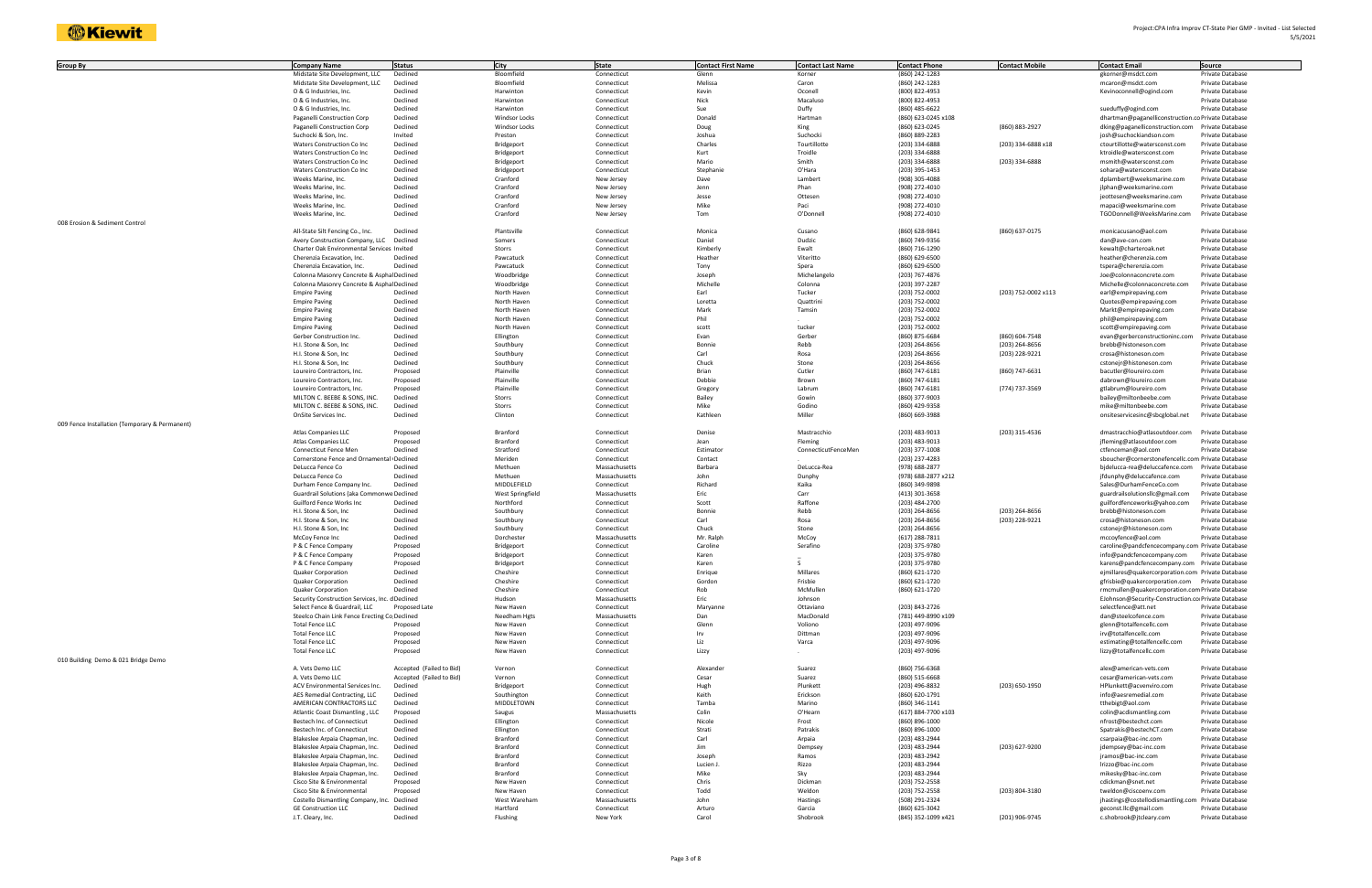| <b>Group By</b>                  | <b>Company Name</b>                            | <b>Status</b>            | <b>City</b>             | <b>State</b>  | <b>Contact First Name</b> | <b>Contact Last Name</b> | <b>Contact Phone</b> | <b>Contact Mobile</b> | <b>Contact Email</b>                                  | Source           |
|----------------------------------|------------------------------------------------|--------------------------|-------------------------|---------------|---------------------------|--------------------------|----------------------|-----------------------|-------------------------------------------------------|------------------|
|                                  |                                                |                          |                         |               |                           |                          |                      |                       |                                                       |                  |
|                                  | J.T. Cleary, Inc.                              | Declined                 | Flushing                | New York      | Christopher               | Wygant                   | (845) 352-1099 x117  | (845) 597-5751        |                                                       | Private Database |
|                                  | J.T. Cleary, Inc.                              | Declined                 | Flushing                | New York      | Jim                       | Cleary                   | (845) 352-1099 x117  | (201) 888-0706        | j.cleary@jtcleary.com                                 | Private Database |
|                                  | JF Brennan Co Inc                              | Declined                 | La Crosse               | Wisconsin     | Luke                      | McCoy                    | (608) 784-7173       |                       | Imccoy@jfbrennan.com                                  | Private Database |
|                                  | JF Brennan Co Inc                              | Declined                 | La Crosse               | Wisconsin     | Nick                      | Tanionos                 | (401) 295-5256       |                       | ntanionos@jfbrennan.com                               | Private Database |
|                                  | Jones Construction IIc                         | Declined                 | Unionville              | Connecticut   | Rick                      | Jones                    | (860) 818-5065       |                       | rjones@jones-construction.com                         | Private Database |
|                                  | Manafort Brothers, Inc                         | Proposed                 | Plainville              | Connecticut   | Angel                     | Bolduc                   | (860) 229-4853 x6413 |                       | abolduc@manafort.com                                  | Private Database |
|                                  |                                                |                          |                         |               |                           |                          |                      |                       |                                                       |                  |
|                                  | Manafort Brothers, Inc                         | Proposed                 | Plainville              | Connecticut   | Brian                     | Barrett                  | (860) 229-4853       |                       | bbarrett@manafort.com                                 | Private Database |
|                                  | Manafort Brothers, Inc                         | Proposed                 | Plainville              | Connecticut   | Heavyhighway contact      | paving                   | (860) 229-4853       |                       | heavyhighway@manafort.com                             | Private Database |
|                                  | Manafort Brothers, Inc                         | Proposed                 | Plainville              | Connecticut   | Jason                     | Vanvazak                 | (860) 229-4853       |                       | jvanczak@manafort.com                                 | Private Database |
|                                  | Manafort Brothers, Inc                         | Proposed                 | Plainville              | Connecticut   | justin                    | Manafort                 | (860) 229-4853       |                       | justin@manafort.com                                   | Private Database |
|                                  | Manafort Brothers, Inc                         | Proposed                 | Plainville              | Connecticut   | Robert                    | Lewandowski              | (860) 229-4853       | (860) 982-2701        | RLewandowski@Manafort.com                             | Private Database |
|                                  |                                                |                          | Waterbury               |               | Kurt                      |                          |                      |                       | kmontagno@montagno.com                                |                  |
|                                  | Montagno Construction, Inc.                    | Declined                 |                         | Connecticut   |                           | Montagno                 | (203) 597-9014       |                       |                                                       | Private Database |
|                                  | NEWS, LLC                                      | Accepted (Failed to Bid) | Wethersfield            | Connecticut   | Vincent                   | Gaither                  | (860) 571-3800       | (860) 571-3800        | newsllc@yahoo.com                                     | Private Database |
|                                  | NRC East Environmental Services, IncDeclined   |                          | Franklin                | Massachusetts | Angela                    | Coe                      |                      |                       | acoe@enpro.com                                        | Private Database |
|                                  | NRC East Environmental Services, IncDeclined   |                          | Franklin                | Massachusetts | David                     | Cobb                     | (508) 667-3608       |                       | david.cobb@usecology.com                              | Private Database |
|                                  | Paganelli Construction Corp                    | Declined                 | Windsor Locks           | Connecticut   | Donald                    | Hartman                  | (860) 623-0245 x108  |                       | dhartman@paganelliconstruction.co Private Database    |                  |
|                                  | Paganelli Construction Corp                    | Declined                 | <b>Windsor Locks</b>    | Connecticut   | Doug                      | King                     | (860) 623-0245       | (860) 883-2927        | dking@paganelliconstruction.com Private Database      |                  |
|                                  |                                                |                          |                         |               |                           |                          |                      |                       |                                                       |                  |
|                                  | Rafferty Fine Grading, inc.                    | Invited                  | Enfield                 | Connecticut   | Rhonda                    | Rafferty                 | (860) 763-0100 x2    |                       | rhonda@raffertyfinegrading.com                        | Private Database |
|                                  | Siefert Associates, LLC                        | Declined                 | Naugatuck               | Connecticut   | Info                      | Info                     | (203) 723-1477       |                       | info@siefertassociates.com                            | Private Database |
|                                  | Siefert Associates, LLC                        | Declined                 | Naugatuck               | Connecticut   | Kevin                     | O'Neill                  | (203) 723-1477       | (860) 517-9513        | kevin.oneill@siefertassociates.com Private Database   |                  |
|                                  | Siefert Associates, LLC                        | Declined                 | Naugatuck               | Connecticut   | Vincent                   | Siefert                  | (203) 723-1477       |                       | vincent.siefert@siefertassociates.corPrivate Database |                  |
|                                  | Sil/Carr Corporation                           | Declined                 | East Windsor            | Connecticut   | Wayne                     | Silva                    | (860) 627-7400       |                       | waynejr@silcarr.com                                   | Private Database |
|                                  |                                                |                          |                         |               |                           |                          |                      |                       |                                                       |                  |
|                                  | SMI Demolition, Inc.                           | Declined                 | Manchester              | Connecticut   | Joshua                    | <b>Bulens</b>            | (718) 769-9310       |                       | jbulens@smienvironmental.com                          | Private Database |
|                                  | Stamford Wrecking Company                      | Proposed                 | Trumbull                | Connecticut   | Trina                     | Lott                     | (203) 380-8300 x30   |                       | tlott@demolitionservices.com                          | Private Database |
|                                  | THE BRUNALLI CONSTRUCTION COM Declined         |                          | SOUTHINGTON             | Connecticut   | <b>JOHN</b>               | <b>BRUNALLI</b>          | (860) 628-5587       |                       | JABRUNALLI@BRUNALLICONSTRUCT Private Database         |                  |
|                                  | Vaz Quality Works LLC                          | Declined                 | Bridgeport              | Connecticut   | Luis                      | Vaz                      | (203) 336-5229       |                       | luisvaz@vazqualityworks.com                           | Private Database |
|                                  | Vaz Quality Works LLC                          | Declined                 |                         | Connecticut   | Mark                      |                          | (203) 336-5229       |                       | marke@vazqualityworks.com                             | Private Database |
|                                  |                                                |                          | Bridgeport              |               |                           |                          |                      |                       |                                                       |                  |
| 011 Surveying                    |                                                |                          |                         |               |                           |                          |                      |                       |                                                       |                  |
|                                  | Anchor Engineering Services, Inc.              | Declined                 | Glastonbury             | Connecticut   | Mark                      | Zessin                   | (860) 633-8770       |                       | mzessin@anchorengr.com                                | Private Database |
|                                  | <b>B&amp;B Engineering LLC</b>                 | Declined                 | Seymour                 | Connecticut   | Beth                      | Nesteriak                | (203) 881-8145       |                       | beth@bbengrs.com                                      | Private Database |
|                                  | Barton & Loguidice, LLC                        | Declined                 | Glastonbury             | Connecticut   | Marek                     | Kement                   | (860) 633-8770       |                       | mkement@bartonandloguidice.com Private Database       |                  |
|                                  |                                                |                          |                         |               |                           |                          |                      |                       |                                                       |                  |
|                                  | <b>Bernstein Associates</b>                    | Declined                 | Tarrytown               | New York      | Alan                      | Kazin                    | (914) 674-9100       |                       | alan@bernsteinassociates.com                          | Private Database |
|                                  | <b>Bernstein Associates</b>                    | Declined                 | Tarrytown               | New York      | Estimating                | Dep.                     | (914) 674-9100       |                       | bids@bernsteinassociates.com                          | Private Database |
|                                  | <b>BL Companies</b>                            | Declined                 | Meriden                 | Connecticut   | Jennifer                  | Marks                    | (203) 608-2507       |                       | jmarks@blcompanies.com                                | Private Database |
|                                  | Bongiovanni Group, Inc.                        | Declined                 | Newington               | Connecticut   | Ruth                      | Berube                   | (860) 666-0134       |                       | Ruth@bgils.com                                        | Private Database |
|                                  |                                                |                          |                         |               | John                      |                          |                      |                       |                                                       |                  |
|                                  | <b>Boundaries LLC</b>                          | Declined                 | Griswold                | Connecticut   |                           | Faulise                  | (860) 376-2006       |                       | jfaulise@boundariesllc.net                            | Private Database |
|                                  | Civil 1                                        | Declined                 | Woodbury                | Connecticut   | Alice                     | Jones                    | (203) 266-0778       |                       | alice@civil1.com                                      | Private Database |
|                                  | Civil 1                                        | Declined                 | Woodbury                | Connecticut   | Dan                       | Laferriere               | (203) 266-0778 x102  |                       | dan@civil1.com                                        | Private Database |
|                                  | <b>DGT Associates</b>                          | Declined                 | Preston                 | Connecticut   | Susan                     | Mattern                  | (860) 889-1999       |                       | susan@ctsurveying.com                                 | Private Database |
|                                  | Freeman Companies, LLC                         | Declined                 | Hartford                | Connecticut   | Leslie                    | Fredette                 | (860) 251-9550       |                       | lfredette@freemancos.com                              | Private Database |
|                                  |                                                |                          |                         |               |                           |                          |                      |                       |                                                       |                  |
|                                  | Freeman Companies, LLC                         | Declined                 | Hartford                | Connecticut   | Rohan                     | Freeman                  | (860) 251-9550       |                       | RFreeman@freemancos.com                               | Private Database |
|                                  | GM2                                            | Proposed Late            | Providence              | Rhode Island  | Alan                      | Small                    | $(617)$ 385-6058     |                       | ASmall@GM2INC.COM                                     | Private Database |
|                                  | GM2 Associates, Inc.                           | Proposed Late            | Glastonbury             | Connecticut   | Allan                     | Small                    | (860) 659-1416       |                       | ASmall@GM2INC.COM                                     | Private Database |
|                                  | GM2 Associates, Inc.                           | Proposed Late            | Glastonbury             | Connecticut   | Manish                    | Gupta                    | (860) 659-1416       |                       | MKGUPTA@GM2INC.COM                                    | Private Database |
|                                  | Godfrey Hoffman Hodge, LLC                     | Declined                 | North Haven             | Connecticut   | Adam                      | Hoffman                  | (203) 239-4217       |                       | ahoffman@godfreyhoffman.com                           | Private Database |
|                                  |                                                |                          |                         |               |                           |                          |                      |                       |                                                       |                  |
|                                  | John Paul Garcia & Associates, P.C.            | Proposed                 | Bethany                 | Connecticut   | John                      | Garcia                   | (203) 393-3306       |                       | jp@jpgapc.com                                         | Private Database |
|                                  | Mattern Construction, Inc.                     | Declined                 | Baltic                  | Connecticut   | Julie                     | Lane                     | (860) 822-8457       |                       | juliel@matternconstruction.com                        | Private Database |
|                                  | <b>RCL Thompson LLC</b>                        | Proposed                 | Clinton                 | Connecticut   | Ryan                      | Thompson                 | (860) 941-7721       |                       | ryan@rclthompson.com                                  | Private Database |
|                                  | Silva Land Surveying, LLC                      | Declined                 | Woodbury                | Connecticut   | David                     | Laferriere               | (203) 263-6776       |                       | davethesurveyor@yahoo.com                             | Private Database |
|                                  |                                                |                          |                         |               | Marici                    |                          |                      |                       |                                                       |                  |
|                                  | ZUVIC INC.                                     | Declined                 | Rocky Hill              | Connecticut   |                           | Zuvic                    | (860) 899-1922       |                       | marici@zuvic.com                                      | Private Database |
| 013 Construction Photographs     |                                                |                          |                         |               |                           |                          |                      |                       |                                                       |                  |
|                                  | Aaron Kotowski Photography                     | Proposed                 | New Haven               | Connecticut   | Aaron                     | Kotowski                 | (646) 263-1145       |                       | PHOTO@BIGAARON.COM                                    | Private Database |
|                                  | <b>Bernstein Associates</b>                    | Accepted                 | Tarrytown               | New York      | Alan                      | Kazin                    | (914) 674-9100       |                       | alan@bernsteinassociates.com                          | Private Database |
|                                  | <b>Bernstein Associates</b>                    | Accepted                 | Tarrytown               | New York      | Estimating                | Dep.                     | (914) 674-9100       |                       | bids@bernsteinassociates.com                          | Private Database |
|                                  |                                                |                          |                         |               |                           |                          |                      |                       |                                                       |                  |
|                                  | Caryn B. Davis Photography                     | Declined                 | Lyme                    | Connecticut   | Caryn                     | Davis                    | (860) 526-5936       |                       | caryn@carynbdavis.com                                 | Private Database |
|                                  | GM2 Associates, Inc.                           | Proposed                 | Glastonbury             | Connecticut   | Allan                     | Small                    | (860) 659-1416       |                       | ASmall@GM2INC.COM                                     | Private Database |
|                                  | GM2 Associates, Inc.                           | Proposed                 | Glastonbury             | Connecticut   | Manish                    | Gupta                    | (860) 659-1416       |                       | MKGUPTA@GM2INC.COM                                    | Private Database |
|                                  | J. Fiereck Photography, LLC                    | Declined                 | Manchester              | Connecticut   | Jennifer                  | Fiereck                  | (860) 812-0331       |                       | jennifer@jfiereck.com                                 | Private Database |
|                                  | Levin Aerial Works, LLC                        | Declined                 | Storrs                  | Connecticut   | Milton                    | Levin                    | (860) 341-1244       |                       | levinaerialworks@gmail.com                            | Private Database |
|                                  |                                                |                          |                         |               |                           |                          |                      |                       |                                                       |                  |
|                                  | Robert Umenhofer Photography                   | Declined                 |                         |               | Robert                    | Umenhofer                |                      |                       | robert@robertumenhofer.com                            | Private Database |
|                                  | VIR2AL Tech LLC                                | Declined                 | Avon                    | Connecticut   | Luis                      | Lema                     | (860) 690-1729       |                       | luis.lema@vir2altech.com                              | Private Database |
|                                  | Wayne Fleming Photo & Video                    | Declined                 | East Hartford           | Connecticut   | Wayne                     | Fleming                  | (860) 296-7750       |                       | wayne.fleming@snet.net                                | Private Database |
| 014 Support Services (Bull Gang) |                                                |                          |                         |               |                           |                          |                      |                       |                                                       |                  |
|                                  | A. Vitti Excavators LLC                        | Invited                  | Stamford                | Connecticut   | Anotonio                  | Anotonio Vitti           | (203) 359-4723       |                       | stef@avitti.com                                       | Private Database |
|                                  |                                                |                          |                         |               |                           |                          |                      |                       |                                                       |                  |
|                                  | ACV Environmental Services Inc.                | Declined                 | Bridgeport              | Connecticut   | Hugh                      | Plunkett                 | (203) 496-8832       | (203) 650-1950        | HPlunkett@acvenviro.com                               | Private Database |
|                                  | Albanese D&S, Inc.                             | Declined                 | Dracut                  | Massachusetts | Pietro                    | Ciano                    | (978) 937-0909 x213  |                       | pciano@albaneseds.com                                 | Private Database |
|                                  | All-Phase Enterprises, Inc.                    | Invited                  | <b>Stafford Springs</b> | Connecticut   | Alan                      | Seagrave                 | (860) 684-1700       |                       | al.jr@allphase.coxatwork.com                          | Private Database |
|                                  | AMERICAN CONTRACTORS LLC                       | Declined                 | MIDDLETOWN              | Connecticut   | Tamba                     | Marino                   | (860) 346-1141       |                       | tthebigt@aol.com                                      | Private Database |
|                                  | BOND Civil & Utility Construction, IncDeclined |                          | Medford                 | Massachusetts | Mario                     | Fabiano                  | (617) 394-6242       |                       | mfabiano@bondbrothers.com                             | Private Database |
|                                  |                                                |                          |                         |               |                           |                          |                      |                       |                                                       |                  |
|                                  | Cherenzia Excavation, Inc.                     | Declined                 | Pawcatuck               | Connecticut   | Heather                   | Viteritto                | (860) 629-6500       |                       | heather@cherenzia.com                                 | Private Database |
|                                  | Cherenzia Excavation, Inc.                     | Declined                 | Pawcatuck               | Connecticut   | Tony                      | Spera                    | (860) 629-6500       |                       | tspera@cherenzia.com                                  | Private Database |
|                                  | D & M Construction Services, Inc.              | Declined                 | Danbury                 | Connecticut   | Cheryl                    | Taylor                   | (203) 790-8103       |                       | dandmconst@yahoo.com                                  | Private Database |
|                                  | Damasceno's Landscapes Constructic Accepted    |                          | bridgeport              | Connecticut   | Ed                        | Damascenos               | (203) 223-4426       |                       | damascenolandscapeconst@gmail.crPrivate Database      |                  |
|                                  | Donahue General Contractors, Inc. Declined     |                          | Hampton                 | Connecticut   | Deanne                    | Donahue                  | (860) 423-0618       |                       | donahueconstruction@snet.net                          | Private Database |
|                                  |                                                |                          |                         |               |                           |                          |                      |                       |                                                       |                  |
|                                  | <b>Empire Paving</b>                           | Declined                 | North Haven             | Connecticut   | Earl                      | Tucker                   | (203) 752-0002       | (203) 752-0002 x113   | earl@empirepaving.com                                 | Private Database |
|                                  | <b>Empire Paving</b>                           | Declined                 | North Haven             | Connecticut   | Loretta                   | Quattrini                | (203) 752-0002       |                       | Quotes@empirepaving.com                               | Private Database |
|                                  | <b>Empire Paving</b>                           | Declined                 | North Haven             | Connecticut   | Mark                      | Tamsin                   | (203) 752-0002       |                       | Markt@empirepaving.com                                | Private Database |
|                                  | <b>Empire Paving</b>                           | Declined                 | North Haven             | Connecticut   | Phil                      |                          | (203) 752-0002       |                       | phil@empirepaving.com                                 | Private Database |
|                                  |                                                |                          |                         |               |                           |                          |                      |                       |                                                       |                  |
|                                  | <b>Empire Paving</b>                           | Declined                 | North Haven             | Connecticut   | scott                     | tucker                   | (203) 752-0002       |                       | scott@empirepaving.com                                | Private Database |
|                                  | <b>Esteves Construction Services, LLC</b>      | Invited                  | Bridgeport              | Connecticut   | Manuel                    | Esteves                  | (203) 521-9978       |                       | Manny@EstevesLLC.com                                  | Private Database |
|                                  | <b>FGB Construction Company</b>                | Declined                 | Norwalk                 | Connecticut   | Victoria                  | Bothwell                 | (203) 857-0332       |                       | tory-fgb@optonline.net                                | Private Database |
|                                  | Fuss & O'Neill, Inc.                           | Declined                 | Manchester              | Connecticut   | Deborah                   | Denfeld                  | (860) 646-2469 x5506 | (860) 646-2469 x5509  | ddenfeld@fando.com                                    | Private Database |
|                                  | Gerber Construction Inc.                       |                          |                         |               |                           | Gerber                   |                      |                       |                                                       |                  |
|                                  |                                                | Invited                  | Ellington               | Connecticut   | Evan                      |                          | (860) 875-6684       | (860) 604-7548        | evan@gerberconstructioninc.com                        | Private Database |
|                                  | Gold Coast Property Maintenance, LIAccepted    |                          | Sandy Hook              | Connecticut   | Dylan                     | EST.                     | (203) 247-2094       |                       |                                                       | Private Database |
|                                  | Gold Coast Property Maintenance, LIAccepted    |                          | Sandy Hook              | Connecticut   | Yuriy                     | Maklyan                  | (203) 331-7117       |                       | sales@gcpmct.com                                      | Private Database |
|                                  | H.I. Stone & Son, Inc                          | Declined                 | Southbury               | Connecticut   | Bonnie                    | Rebb                     | (203) 264-8656       | (203) 264-8656        | brebb@histoneson.com                                  | Private Database |
|                                  |                                                |                          |                         |               |                           |                          |                      |                       |                                                       |                  |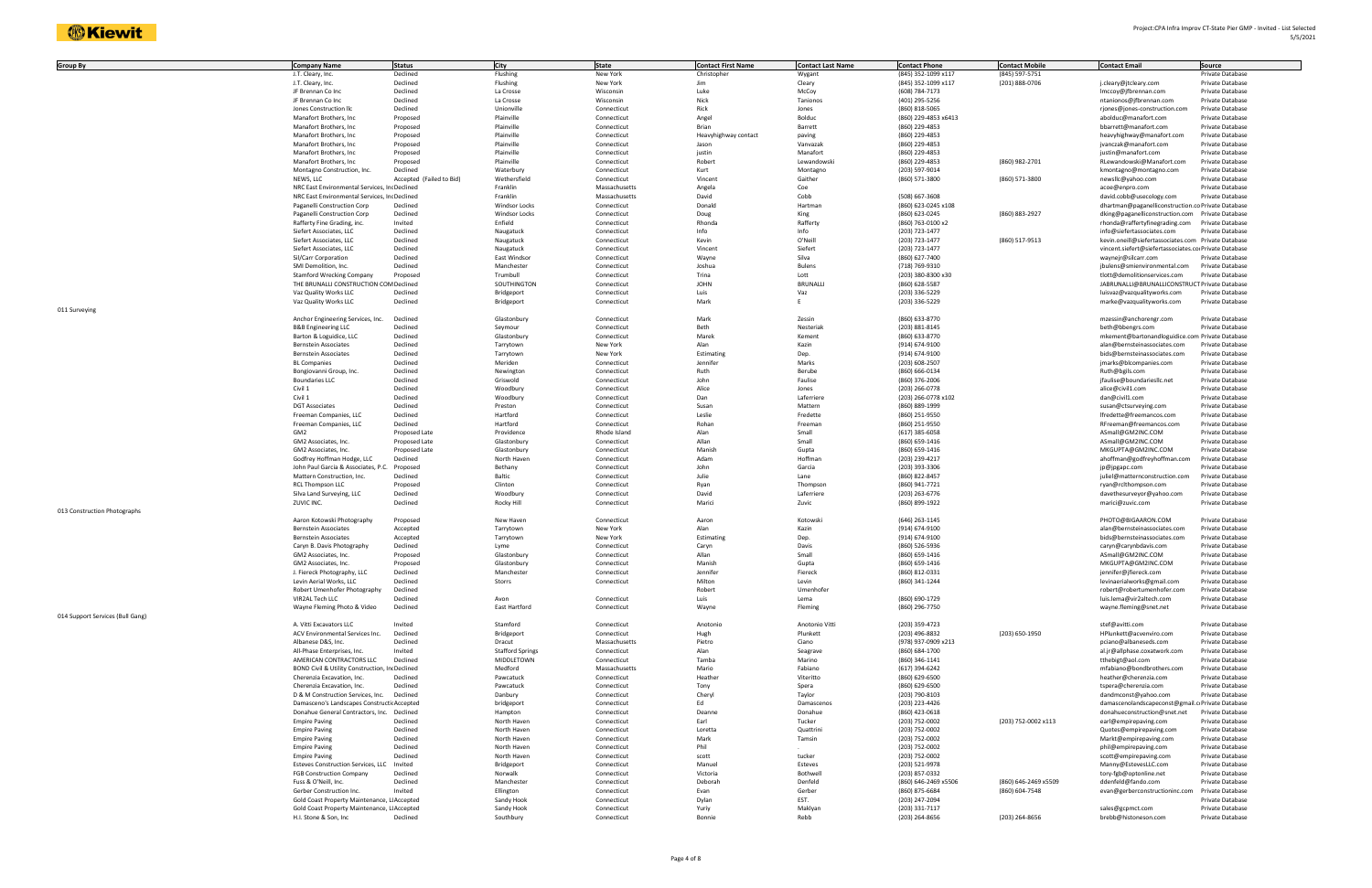| <b>Group By</b>                                                         | <b>Company Name</b>                            | <b>Status</b>      | <b>City</b>           | <b>State</b>               | <b>Contact First Name</b> | <b>Contact Last Name</b> | <b>Contact Phone</b> | <b>Contact Mobile</b> | <b>Contact Email</b>                                        | <b>Source</b>    |
|-------------------------------------------------------------------------|------------------------------------------------|--------------------|-----------------------|----------------------------|---------------------------|--------------------------|----------------------|-----------------------|-------------------------------------------------------------|------------------|
|                                                                         | H.I. Stone & Son, Inc.                         | Declined           | Southbury             | Connecticut                | Carl                      | Rosa                     | (203) 264-8656       | (203) 228-9221        | crosa@histoneson.com                                        | Private Database |
|                                                                         | H.I. Stone & Son, Inc.                         | Declined           | Southbury             | Connecticut                | Chuck                     | Stone                    | (203) 264-8656       |                       | cstonejr@histoneson.com                                     | Private Database |
|                                                                         | John Rocchio Corporation                       | Undecided          | Smithfield            | Rhode Island               | Derek                     | Canestrati               | (401) 949-5565       |                       | derekcanestrari@johnrocchiocorp.ccPrivateDatabase           |                  |
|                                                                         | Kiewit Infrastructure Co                       | Accepted           | Woodcliff Lake        | New Jersey                 | Alexia                    | Garcia                   | (201) 571-2881       |                       | alexia.garcia@kiewit.com                                    | Private Database |
|                                                                         | Kiewit Infrastructure Co                       | Accepted           | Woodcliff Lake        | New Jersey                 | Maunia                    | Vizanko                  | (201) 571-2881       | (201) 625-5927        | maunia.vizanko@kiewit.com                                   | Private Database |
|                                                                         | Loureiro Contractors, Inc.                     | Accepted           | Plainville            | Connecticut                | Brian                     | Cutler                   | (860) 747-6181       | (860) 747-6631        | bacutler@loureiro.com                                       | Private Database |
|                                                                         | Loureiro Contractors, Inc.                     | Accepted           | Plainville            | Connecticut                | Debbie                    | Brown                    | (860) 747-6181       |                       | dabrown@loureiro.com                                        | Private Database |
|                                                                         | Loureiro Contractors, Inc.                     | Accepted           | Plainville            | Connecticut                | Gregory                   | Labrum                   | (860) 747-6181       | (774) 737-3569        | gtlabrum@loureiro.com                                       | Private Database |
|                                                                         | Manafort Brothers, Inc.                        | Declined           | Plainville            | Connecticut                | Angel                     | Bolduc                   | (860) 229-4853 x6413 |                       | abolduc@manafort.com                                        | Private Database |
|                                                                         | Manafort Brothers, Inc.                        | Declined           | Plainville            | Connecticut                | Brian                     | Barrett                  | (860) 229-4853       |                       | bbarrett@manafort.com                                       | Private Database |
|                                                                         |                                                | Declined           | Plainville            |                            |                           |                          |                      |                       |                                                             |                  |
|                                                                         | Manafort Brothers, Inc.                        |                    |                       | Connecticut                | Heavyhighway contact      | paving                   | (860) 229-4853       |                       | heavyhighway@manafort.com                                   | Private Database |
|                                                                         | Manafort Brothers, Inc                         | Declined           | Plainville            | Connecticut                | Jason                     | Vanvazak                 | (860) 229-4853       |                       | jvanczak@manafort.com                                       | Private Database |
|                                                                         | Manafort Brothers, Inc.                        | Declined           | Plainville            | Connecticut                | justin                    | Manafort                 | (860) 229-4853       |                       | justin@manafort.com                                         | Private Database |
|                                                                         | Manafort Brothers, Inc.                        | Declined           | Plainville            | Connecticut                | Robert                    | Lewandowski              | (860) 229-4853       | (860) 982-2701        | RLewandowski@Manafort.com                                   | Private Database |
|                                                                         | Paganelli Construction Corp                    | Declined           | <b>Windsor Locks</b>  | Connecticut                | Donald                    | Hartman                  | (860) 623-0245 x108  |                       | dhartman@paganelliconstruction.co Private Database          |                  |
|                                                                         | Paganelli Construction Corp                    | Declined           | <b>Windsor Locks</b>  | Connecticut                | Doug                      | King                     | (860) 623-0245       | (860) 883-2927        | dking@paganelliconstruction.com                             | Private Database |
|                                                                         | Waters Construction Co Inc                     | Declined           | Bridgeport            | Connecticut                | Charles                   | Tourtillotte             | (203) 334-6888       | (203) 334-6888 x18    | ctourtillotte@watersconst.com                               | Private Database |
|                                                                         | Waters Construction Co Inc                     | Declined           | Bridgeport            | Connecticut                | Kurt                      | Troidle                  | (203) 334-6888       |                       | ktroidle@watersconst.com                                    | Private Database |
|                                                                         | Waters Construction Co Inc                     | Declined           | Bridgeport            | Connecticut                | Mario                     | Smith                    | (203) 334-6888       | (203) 334-6888        | msmith@watersconst.com                                      | Private Database |
|                                                                         | Waters Construction Co Inc                     | Declined           | Bridgeport            | Connecticut                | Stephanie                 | O'Hara                   | (203) 395-1453       |                       | sohara@watersconst.com                                      | Private Database |
| 015 Street Sweeping                                                     |                                                |                    |                       |                            |                           |                          |                      |                       |                                                             |                  |
|                                                                         | AA Industries, LLC                             | Invited            | South Windsor         | Connecticut                | Aneudy                    | Alvarez                  | (860) 209-0484       |                       | aaindustriesllc@yahoo.com                                   | Private Database |
|                                                                         | Aztec Landscaping LLC                          | Declined           | Marlborough           | Connecticut                | Francis                   | Malaykhan                | (860) 803-5160       |                       | fmalaykhan@azteclandscapingct.cor Private Database          |                  |
|                                                                         | Cisco Site & Environmental                     | Invited            | New Haven             | Connecticut                | Chris                     | Dickman                  | (203) 752-2558       |                       | cdickman@snet.net                                           | Private Database |
|                                                                         | Cisco Site & Environmental                     | Invited            | New Haven             | Connecticut                | Todd                      | Weldon                   | (203) 752-2558       | (203) 804-3180        | tweldon@ciscoenv.com                                        | Private Database |
|                                                                         | <b>CMT Construction Excavation LLC</b>         | Declined           | North Franklin        | Connecticut                | Est                       | Estimating               | (860) 886-5726       |                       | cmtconstructionllc@gmail.com                                | Private Database |
|                                                                         | Costello Landscapaing LLC                      | Declined           | Plainville            | Connecticut                | Info                      | Estimating               | (860) 747-1771       |                       | costelloprosvc@yahoo.com                                    | Private Database |
|                                                                         | Cutting Edge Landscaping and Snow Invited      |                    | Rocky Hill            | Connecticut                | Brenda                    | Lanata                   | (860) 372-4617       |                       | brenda@cedar-mtn.com                                        | Private Database |
|                                                                         | <b>MAC Brothers LLC</b>                        | Declined           | Thomastor             | Connecticut                | Carmine                   | Polleta                  | (860) 283-1333       |                       | agricare1@comcast.net                                       | Private Database |
|                                                                         | Nickel Site Services, LLC                      | Proposed           | Rocky Hill            | Connecticut                | Brian                     | DiCioccio                | (860) 529-3980       | (860) 250-6584        | nikelsiteservices@yahoo.com                                 | Private Database |
|                                                                         | Nickel Site Services, LLC                      | Proposed           | Rocky Hill            | Connecticut                | Kelly                     | DiCioccio                | (860) 529-3980       |                       | Nickelsiteservices@yahoo.com                                | Private Database |
|                                                                         | Northeast Landscaping & Tree Servic Proposed   |                    | North Franklin        | Connecticut                | Antonio                   | Portunato                | (860) 383-4157       |                       | Antonio@neltsinc.com                                        | Private Database |
|                                                                         | Northeast Landscaping & Tree Servic Proposed   |                    | North Franklin        | Connecticut                | Whitney                   | Mueller                  | (860) 383-4157 x409  | (401) 692-3957        | whitney@neltsinc.com                                        | Private Database |
|                                                                         | O & C Enterprises/Custom Exterior L: Declined  |                    | Newington             | Connecticut                | Nino                      | DiBiase                  | (860) 209-6909       |                       | nino@customexteriorlandscape.net Private Database           |                  |
|                                                                         | Rafferty Fine Grading, inc.                    | Invited            | Enfield               | Connecticut                | Rhonda                    | Rafferty                 | (860) 763-0100 x2    |                       | rhonda@raffertyfinegrading.com                              | Private Database |
|                                                                         | West Haven Street Sweeping                     | Declined           | Milford               | Connecticut                | Info                      | Estimating               | (203) 537-0600       |                       | Info@westhavenstreetsweeping.con Private Database           |                  |
|                                                                         | West Haven Street Sweeping                     | Declined           | Milford               | Connecticut                | Joe                       | Cap                      | (203) 537-0600       |                       | jcapob6763@aol.com                                          | Private Database |
| 016 Delivery Berth (Northeast Bulkhead) Combi Wall Installation         |                                                |                    |                       |                            |                           |                          |                      |                       |                                                             |                  |
|                                                                         |                                                | Declined           | Branford              | Connecticut                | Mike                      | Oswiecimsk               | (203) 627-7118       |                       |                                                             | Private Database |
|                                                                         | Blakeslee Arpaia Chapman Inc                   |                    |                       |                            |                           |                          |                      |                       | mikeski@bac-inc.com                                         |                  |
|                                                                         | <b>Brunalli Conctruction Co</b>                | Declined           | Southigton            | Connecticut                | John                      | Brunalli                 | (860) 985-6215       |                       | bidding@brunalliconstruction.com                            | Private Database |
|                                                                         | Coastal Marine Construction LLC                | Accepted           | Canton                | Massachusetts              | Gene                      | Kelley                   | (339) 502-8667       |                       | gene@rdacc.com                                              | Private Database |
|                                                                         | Coastal Marine Construction LLC                | Accepted           | Canton                | Massachusetts              | Gene                      | Kelley                   | (339) 502-8667       | (339) 237-7835        | estimating@coastalmc.net                                    | Private Database |
|                                                                         | ECD NY                                         | Accepted           | Queens                | New York                   | Bob                       | Schmidt                  | (732) 456-4120       |                       | RSchmidt@ecdny.com                                          | Private Database |
|                                                                         | ECD NY                                         | Accepted           | Queens                | New York                   | info                      | info                     | (718) 388-6705       |                       | info@ecdny.com                                              | Private Database |
|                                                                         | GM2 Associates, Inc.                           | Invited            | Glastonbury           | Connecticut                | Allan                     | Small                    | (860) 659-1416       |                       | ASmall@GM2INC.COM                                           | Private Database |
|                                                                         | GM2 Associates, Inc.                           | Invited            | Glastonbury           | Connecticut                | Manish                    | Gupta                    | (860) 659-1416       |                       | MKGUPTA@GM2INC.COM                                          | Private Database |
|                                                                         | Harrington Diving & Marine Services, Undecided |                    | New Milford           | Connecticut                | Peter                     | Harrington               | (860) 488-0988       |                       | Peter@HarringtonDMS.com                                     | Private Database |
|                                                                         | J.T. Cleary, Inc.                              | Accepted           | Flushing              | New York                   | Carol                     | Shobrook                 | (845) 352-1099 x421  | (201) 906-9745        | c.shobrook@jtcleary.com                                     | Private Database |
|                                                                         | J.T. Cleary, Inc.                              | Accepted           | Flushing              | New York                   | Christopher               | Wygant                   | (845) 352-1099 x117  | (845) 597-5751        |                                                             | Private Database |
|                                                                         | J.T. Cleary, Inc.                              | Accepted           | Flushing              | New York                   | Jim                       | Cleary                   | (845) 352-1099 x117  | (201) 888-0706        | j.cleary@jtcleary.com                                       | Private Database |
|                                                                         | Jacobs - 500 7th Avenue Office                 | Invited            | New York              | New York                   | Ilker                     | Tutuncu                  | (646) 908-6550       | (917) 375-9797        | Ilker.Tutuncu@jacobs.com                                    | Private Database |
|                                                                         | Jay Cashman Inc                                | Accepted           | Quincy                | Massachusetts              | Mike                      | Empey                    | (617) 890-0600       |                       | mempey@jaycashman.com                                       | Private Database |
|                                                                         | JF Brennan Co Inc                              | Declined           | La Crosse             | Wisconsin                  | Dan                       | Savoy                    | (608) 519-5323       | (608) 780-0174        | dsavoy@jfbrennan.com                                        | Private Database |
|                                                                         | JF Brennan Co Inc                              | Declined           | La Crosse             | Wisconsin                  | Luke                      | McCoy                    | (608) 784-7173       |                       | Imccoy@jfbrennan.com                                        | Private Database |
|                                                                         | JF Brennan Co Inc                              | Declined           | La Crosse             | Wisconsin                  | Nick                      | Tanionos                 | (401) 295-5256       |                       | ntanionos@jfbrennan.com                                     | Private Database |
|                                                                         | Kiewit Infrastructure Co                       | Accepted           | Woodcliff Lake        | New Jersey                 | Alexia                    | Garcia                   | (201) 571-2881       |                       | alexia.garcia@kiewit.com                                    | Private Database |
|                                                                         | Kiewit Infrastructure Co                       | Accepted           | Woodcliff Lake        | New Jersey                 | Maunia                    | Vizanko                  | (201) 571-2881       | (201) 625-5927        | maunia.vizanko@kiewit.com                                   | Private Database |
|                                                                         | Mattern Construction, Inc.                     | Accepted           | Baltic                | Connecticut                | Cole                      | Mileski                  | (860) 822-8457 x16   | (860) 634-3250        | Colem@matternconstruction.com Private Database              |                  |
|                                                                         | Mattern Construction, Inc.                     | Accepted           | Baltic                | Connecticut                | Julie                     | Lane                     | (860) 822-8457       |                       | juliel@matternconstruction.com                              | Private Database |
|                                                                         | MOHAWK NORTHEAST INC                           | Invited            | Plantsville           | Connecticut                | Allan                     |                          | (860) 863-5581       |                       | Allan@mohawknortheast.com                                   | Private Database |
|                                                                         | MOHAWK NORTHEAST INC                           | Invited            | Plantsville           | Connecticut                | David                     | Schill                   | (860) 863-5581       | (860) 250-6663        | dschill@mohawknortheast.com                                 | Private Database |
|                                                                         | National Shoring LLC                           | Invited            | Waterford             | Connecticut                | Courtney                  | Bove                     | (860) 535-4025       |                       | courtney@nationalshoring.com                                | Private Database |
|                                                                         |                                                |                    | Waterford             |                            |                           |                          | (860) 535-4025       |                       |                                                             | Private Database |
|                                                                         | National Shoring LLC<br>National Shoring LLC   | Invited<br>Invited | Waterford             | Connecticut<br>Connecticut | Peter<br>Shane            | Bove<br>Unknown1         | (860) 535-4025       |                       | nationalshoring@yahoo.com                                   | Private Database |
|                                                                         | Northeast Remsco Construction Inc Invited      |                    | Wall Township         |                            | Christine                 | Charcalla                |                      | (732) 557-6100 x0200  | shane@nationalshoring.com<br>ccharcalla@northeastremsco.com | Private Database |
|                                                                         | Northeast Remsco Construction Inc Invited      |                    | Wall Township         | New Jersey                 | Mike                      | Bruno                    | (732) 557-6100       | (732) 557-6100 x4230  |                                                             | Private Database |
|                                                                         |                                                |                    |                       | New Jersey                 |                           |                          | (732) 557-6100       |                       | mbruno@northeastremsco.com                                  |                  |
|                                                                         | Norwalk Marine Contractors, Inc. Invited       |                    | Stratford             | Connecticut                | Chris                     | Toris                    | (203) 866-3344       |                       | ctoris@norwalkmarine.com                                    | Private Database |
|                                                                         | Norwalk Marine Contractors, Inc.               | Invited            | Stratford             | Connecticut                | Mark                      | Granata                  | (203) 866-3344       |                       | mgranata@norwalkmarine.com                                  | Private Database |
|                                                                         | Trevcon Construction Co Inc                    | Invited            | Liberty Corner        | New Jersey                 | Danny                     | - Li                     | (908) 580-0200       |                       | dli@trevcon.com                                             | Private Database |
|                                                                         | <b>Trevcon Construction Co Inc</b>             | Invited            | <b>Liberty Corner</b> | New Jersey                 |                           | Houlihan                 | (908) 580-0200       |                       | ehoulihan@trevcon.com                                       | Private Database |
|                                                                         | Trevcon Construction Co Inc                    | Invited            | <b>Liberty Corner</b> | New Jersey                 | Tim                       | Gallagher                | (908) 580-0200       | (908) 413-7618        | tgallagher@trevcon.com                                      | Private Database |
|                                                                         | Weeks Marine, Inc.                             | Declined           | Cranford              | New Jersey                 | Adam                      | Papa                     | (908) 272-4010       |                       | aapapa@weeksmarine.com                                      | Private Database |
|                                                                         | Weeks Marine, Inc.                             | Declined           | Cranford              | New Jersey                 | Dave                      | Lambert                  | (908) 305-4088       |                       | dplambert@weeksmarine.com                                   | Private Database |
|                                                                         | Weeks Marine, Inc.                             | Declined           | Cranford              | New Jersey                 | Jenn                      | Phan                     | (908) 272-4010       |                       | jlphan@weeksmarine.com                                      | Private Database |
|                                                                         | Weeks Marine, Inc.                             | Declined           | Cranford              | New Jersey                 | Jesse                     | Ottesen                  | (908) 272-4010       |                       | jeottesen@weeksmarine.com                                   | Private Database |
|                                                                         | Weeks Marine, Inc.                             | Declined           | Cranford              | New Jersey                 | Mike                      | Paci                     | (908) 272-4010       |                       | mapaci@weeksmarine.com                                      | Private Database |
|                                                                         | Weeks Marine, Inc.                             | Declined           | Cranford              | New Jersey                 | Tom                       | O'Donnell                | (908) 272-4010       |                       | TGODonnell@WeeksMarine.com                                  | Private Database |
| 017 Delivery Berth (Northeast Bulkhead) Relieving Platform Installation |                                                |                    |                       |                            |                           |                          |                      |                       |                                                             |                  |
|                                                                         | Allied Pile Driving                            | Invited            | Canton                | Massachusetts              | Paul                      | Buckley                  | (781) 828-6359       |                       | paul.buckley3@verizon.net                                   | Private Database |
|                                                                         | Blakeslee Arpaia Chapman Inc                   | Declined           | Branford              | Connecticut                | Mike                      | Oswiecimski              | (203) 627-7118       |                       | mikeski@bac-inc.com                                         | Private Database |
|                                                                         | <b>Brunalli Conctruction Co</b>                | Declined           | Southigton            | Connecticut                | John                      | Brunalli                 | (860) 985-6215       |                       | bidding@brunalliconstruction.com Private Database           |                  |
|                                                                         | C.J.Fucci Constructoin Co                      | Declined           | New Haven             | Connecticut                | Brian                     | Smith                    | (203) 469-7487       |                       | bsmith@cjfucci.com                                          | Private Database |
|                                                                         | C.J.Fucci Constructoin Co                      | Declined           | New Haven             | Connecticut                | Danny                     | Tomassini                | (203) 469-7487       |                       | dtomassini@cjfucci.com                                      | Private Database |
|                                                                         | C.J.Fucci Constructoin Co                      | Declined           | New Haven             | Connecticut                | Vincent                   | Federico                 |                      |                       | vfederico@cjfucci.com                                       | Private Database |
|                                                                         | Charter Oak Utility Constructors               | Declined           | Cromwell              | Connecticut                | Tim                       | Arborio                  | (860) 241-8274       |                       | tarborio@arboriocorp.com                                    | Private Database |
|                                                                         | Coastal Marine Construction LLC                | Accepted           | Canton                | Massachusetts              | Gene                      | Kelley                   | (339) 502-8667       |                       | gene@rdacc.com                                              | Private Database |
|                                                                         |                                                |                    |                       |                            |                           |                          |                      |                       |                                                             |                  |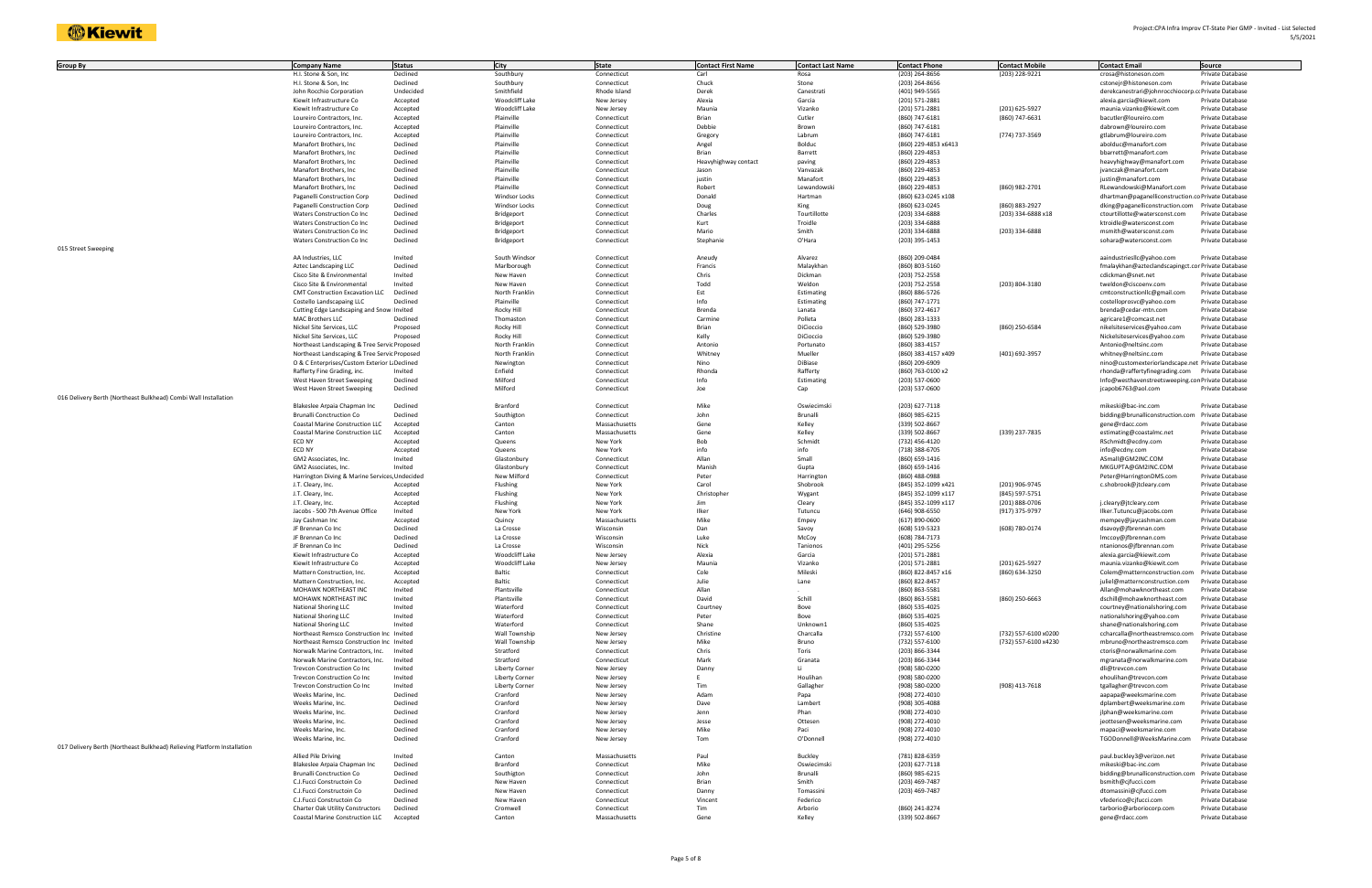| Group By                          | <b>Company Name</b>                           | <b>Status</b> | City                  | <b>State</b>  | <b>Contact First Name</b> | <b>Contact Last Name</b> | <b>Contact Phone</b> | <b>Contact Mobile</b> | <b>Contact Email</b>                               | Source                  |
|-----------------------------------|-----------------------------------------------|---------------|-----------------------|---------------|---------------------------|--------------------------|----------------------|-----------------------|----------------------------------------------------|-------------------------|
|                                   | <b>Coastal Marine Construction LLC</b>        | Accepted      | Canton                | Massachusetts | Gene                      | Kelley                   | (339) 502-8667       | (339) 237-7835        | estimating@coastalmc.net                           | Private Database        |
|                                   | ECD NY                                        | Accepted      | Queens                | New York      | Bob                       | Schmidt                  | (732) 456-4120       |                       | RSchmidt@ecdny.com                                 | Private Database        |
|                                   | ECD NY                                        | Accepted      | Queens                | New York      | info                      | info                     | (718) 388-6705       |                       | info@ecdny.com                                     | Private Database        |
|                                   | GM2 Associates, Inc.                          | Declined      | Glastonbury           | Connecticut   | Allan                     | Small                    | (860) 659-1416       |                       | ASmall@GM2INC.COM                                  | Private Database        |
|                                   | GM2 Associates, Inc.                          | Declined      | Glastonbury           | Connecticut   | Manish                    | Gupta                    | (860) 659-1416       |                       | MKGUPTA@GM2INC.COM                                 | Private Database        |
|                                   | Harrington Diving & Marine Services Undecided |               | New Milford           | Connecticut   | Peter                     | Harrington               | (860) 488-0988       |                       | Peter@HarringtonDMS.com                            | Private Database        |
|                                   | J.T. Cleary, Inc.                             | Accepted      | Flushing              | New York      | Carol                     | Shobrook                 | (845) 352-1099 x421  | (201) 906-9745        | c.shobrook@jtcleary.com                            | Private Database        |
|                                   | J.T. Cleary, Inc.                             | Accepted      | Flushing              | New York      | Christopher               | Wygant                   | (845) 352-1099 x117  | (845) 597-5751        |                                                    | Private Database        |
|                                   | J.T. Cleary, Inc.                             | Accepted      | Flushing              | New York      | Jim                       | Cleary                   | (845) 352-1099 x117  | (201) 888-0706        | j.cleary@jtcleary.com                              | Private Database        |
|                                   | Jacobs - 500 7th Avenue Office                | Invited       | New York              | New York      | Ilker                     | Tutuncu                  | (646) 908-6550       | (917) 375-9797        | Ilker.Tutuncu@jacobs.com                           | Private Database        |
|                                   | Jay Cashman Inc                               | Accepted      | Quincy                | Massachusetts | Mike                      | Empey                    | (617) 890-0600       |                       | mempey@jaycashman.com                              | Private Database        |
|                                   | JF Brennan Co Inc                             | Declined      | La Crosse             | Wisconsin     | Dan                       | Savoy                    | (608) 519-5323       | (608) 780-0174        | dsavoy@jfbrennan.com                               | Private Database        |
|                                   | JF Brennan Co Inc                             | Declined      | La Crosse             | Wisconsin     | Luke                      | McCoy                    | (608) 784-7173       |                       | Imccoy@jfbrennan.com                               | Private Database        |
|                                   | JF Brennan Co Inc                             | Declined      | La Crosse             | Wisconsin     | Nick                      | Tanionos                 | (401) 295-5256       |                       | ntanionos@jfbrennan.com                            | Private Database        |
|                                   | Kiewit Infrastructure Co                      | Accepted      | Woodcliff Lake        | New Jersey    | Alexia                    | Garcia                   | (201) 571-2881       |                       | alexia.garcia@kiewit.com                           | Private Database        |
|                                   | Kiewit Infrastructure Co                      | Accepted      | Woodcliff Lake        | New Jersey    | Maunia                    | Vizanko                  | (201) 571-2881       | (201) 625-5927        | maunia.vizanko@kiewit.com                          | Private Database        |
|                                   | Mattern Construction, Inc.                    | Invited       | Baltic                | Connecticut   | Cole                      | Mileski                  | (860) 822-8457 x16   | (860) 634-3250        | Colem@matternconstruction.com                      | Private Database        |
|                                   | Mattern Construction, Inc.                    | Invited       | Baltic                | Connecticut   | Julie                     | Lane                     | (860) 822-8457       |                       | juliel@matternconstruction.com                     | Private Database        |
|                                   | MOHAWK NORTHEAST INC                          | Invited       | Plantsville           | Connecticut   | Allan                     |                          | (860) 863-5581       |                       | Allan@mohawknortheast.com                          | Private Database        |
|                                   | MOHAWK NORTHEAST INC                          | Invited       | Plantsville           | Connecticut   | David                     | Schill                   | (860) 863-5581       | (860) 250-6663        | dschill@mohawknortheast.com                        | Private Database        |
|                                   | <b>National Shoring LLC</b>                   | Invited       | Waterford             | Connecticut   | Courtney                  | Bove                     | (860) 535-4025       |                       | courtney@nationalshoring.com                       | Private Database        |
|                                   | <b>National Shoring LLC</b>                   | Invited       | Waterford             | Connecticut   | Peter                     | Bove                     | (860) 535-4025       |                       | nationalshoring@yahoo.com                          | Private Database        |
|                                   | <b>National Shoring LLC</b>                   | Invited       | Waterford             | Connecticut   | Shane                     | Unknown1                 | (860) 535-4025       |                       | shane@nationalshoring.com                          | Private Database        |
|                                   | Northeast Contractors Inc                     | Invited       | East Berlin           | Connecticut   | Harry                     | Sergentanis              | (413) 246-2031       |                       | hsergentanis@northeastcontractors.Private Database |                         |
|                                   | Norwalk Marine Contractors, Inc.              | Invited       | Stratford             | Connecticut   | Chris                     | Toris                    | (203) 866-3344       |                       | ctoris@norwalkmarine.com                           | Private Database        |
|                                   | Norwalk Marine Contractors, Inc.              | Invited       | Stratford             | Connecticut   | Mark                      | Granata                  | (203) 866-3344       |                       | mgranata@norwalkmarine.com                         | Private Database        |
|                                   | Trevcon Construction Co Inc                   | Invited       | <b>Liberty Corner</b> | New Jersey    | Danny                     | -li-                     | (908) 580-0200       |                       | dli@trevcon.com                                    | Private Database        |
|                                   | Trevcon Construction Co Inc                   | Invited       | <b>Liberty Corner</b> | New Jersey    |                           | Houlihan                 | (908) 580-0200       |                       | ehoulihan@trevcon.com                              | Private Database        |
|                                   | Trevcon Construction Co Inc                   | Invited       | <b>Liberty Corner</b> | New Jersey    | Tim                       | Gallagher                | (908) 580-0200       | (908) 413-7618        | tgallagher@trevcon.com                             | Private Database        |
|                                   | Weeks Marine, Inc.                            | Accepted      | Cranford              | New Jersey    | Adam                      | Papa                     | (908) 272-4010       |                       | aapapa@weeksmarine.com                             | Private Database        |
|                                   | Weeks Marine, Inc.                            | Accepted      | Cranford              | New Jersey    | Dave                      | Lambert                  | (908) 305-4088       |                       | dplambert@weeksmarine.com                          | Private Database        |
|                                   | Weeks Marine, Inc.                            | Accepted      | Cranford              | New Jersey    | Jenn                      | Phan                     | (908) 272-4010       |                       | jlphan@weeksmarine.com                             | Private Database        |
|                                   | Weeks Marine, Inc.                            | Accepted      | Cranford              | New Jersey    | Jesse                     | Ottesen                  | (908) 272-4010       |                       | jeottesen@weeksmarine.com                          | Private Database        |
|                                   | Weeks Marine, Inc.                            | Accepted      | Cranford              | New Jersey    | Mike                      | Paci                     | (908) 272-4010       |                       | mapaci@weeksmarine.com                             | Private Database        |
|                                   | Weeks Marine, Inc.                            | Accepted      | Cranford              | New Jersey    | Tom                       | O'Donnell                | (908) 272-4010       |                       | TGODonnell@WeeksMarine.com                         | Private Database        |
| 018 Furnish & Install Rebar       |                                               |               |                       |               |                           |                          |                      |                       |                                                    |                         |
|                                   | Alma Iron LLC                                 | Invited       | Ansonia               | Connecticut   | Barbara                   | Alma                     | (475) 223-2807       |                       | almaironllc@gmail.com                              | Private Database        |
|                                   | Alvarez Industries                            | Invited       | Orange                | Connecticut   | Lenny                     | Alvarez                  | (203) 799-2356       |                       | lenny.alvarez@gmail.com                            | Private Database        |
|                                   | Carvalho & McDowell Construction, IDeclined   |               | West Hartford         | Connecticut   | George                    | McDowell                 | (860) 250-2136       |                       | gmcdowell@cm-inc.net                               | Private Database        |
|                                   | Carvalho & McDowell Construction, IDeclined   |               | West Hartford         | Connecticut   | Michael                   |                          | (860) 250-2136       |                       | estimating@cm-inc.net                              | Private Database        |
|                                   | CT Rebar Installers LLC                       | Declined      | Guilford              | Connecticut   | Eleanor                   | DelMauro                 | (203) 458-9669       |                       | ejdelmauro@aol.com                                 | Private Database        |
|                                   | Harris Davis Rebar                            | Invited       | South Windsor         | Connecticut   | Raymond                   | Kandolin                 | (860) 282-1860       | (860) 761-8562        | rkandolin@barker.com                               | Private Database        |
|                                   | Magna Steel Sales Inc                         | Declined      |                       |               | James                     | Mavlouganes              | (203) 888-0300       |                       | James.m@magnasteel.com                             | <b>Private Database</b> |
|                                   | MILLER REBAR, LLC                             | Invited       | New HAVEN             | Connecticut   | Estimating                | Est                      | (203) 717-6645       |                       | millerrebar@yahoo.com                              | Private Database        |
|                                   | MILLER REBAR, LLC                             | Invited       | New HAVEN             | Connecticut   | ivory                     | brewer                   | (203) 717-6645       |                       | ivorym@millerrebar.com                             | Private Database        |
|                                   | MILLER REBAR, LLC                             | Invited       | New HAVEN             | Connecticut   | Lamar                     | Miller                   | (203) 717-6645       |                       | lamarm@millerrebar.com                             | Private Database        |
|                                   | New England Rebar                             | Invited       | North Branford        | Connecticut   | Estimating                | Est                      | (203) 500-1426       |                       | info@newenglandrebarllc.com                        | Private Database        |
|                                   | New England Rebar                             | Invited       | North Branford        | Connecticut   | Mike                      | Gerwien                  | (203) 500-1426       |                       | mgerwien@newenglandrebarllc.com Private Database   |                         |
|                                   | Overall Labor, LLC                            | Invited       | East Hartford         | Connecticut   | Carlos                    | Company e-mail           | (860) 296-1184       |                       | carlos@overallllc.com                              | Private Database        |
|                                   | Overall Labor, LLC                            | Invited       | East Hartford         | Connecticut   | Carlos                    | Costa                    | (860) 296-1184       |                       | costa@costaeast.com                                | Private Database        |
|                                   | <b>RAM Industires LLC</b>                     | Accepted      |                       |               | Arthur                    | Martin                   | (860) 904-9256       |                       | cmartin@ramindustriesct.com                        | Private Database        |
|                                   | RAM Industires LLC                            | Accepted      |                       |               | Chip                      | Martin                   | (860) 904-9256       | (860) 882-8885        | cmartin@ramindustriesct.com                        | Private Database        |
|                                   | <b>RAM Industires LLC</b>                     | Accepted      |                       |               | Shane                     | Kelly                    | (860) 904-9256       | (860) 965-5414        | skelly@ramindustriesct.com                         | Private Database        |
|                                   | Tie Steel Corporation                         | Invited       | Victor                | New York      | Jenny                     | Redhead                  | (585) 924-9670       |                       | predhead@frontiernet.net                           | Private Database        |
|                                   | <b>Tie Steel Corporation</b>                  | Invited       | Victor                | New York      | Paul                      | Redhead                  | (585) 924-9670       | (585) 414-6385        | predhead@frontiernet.net                           | Private Database        |
| 020 State Pier Relieving Platform |                                               |               |                       |               |                           |                          |                      |                       |                                                    |                         |
|                                   | Allied Pile Driving                           | Invited       | Canton                | Massachusetts | Paul                      | <b>Buckley</b>           | (781) 828-6359       |                       | paul.buckley3@verizon.net                          | Private Database        |
|                                   | Blakeslee Arpaia Chapman Inc                  | Declined      | Branford              | Connecticut   | Mike                      | Oswiecimski              | (203) 627-7118       |                       | mikeski@bac-inc.com                                | Private Database        |
|                                   | <b>Brunalli Conctruction Co</b>               | Declined      | Southigton            | Connecticut   | John                      | Brunalli                 | (860) 985-6215       |                       | bidding@brunalliconstruction.com Private Database  |                         |
|                                   | C.J.Fucci Constructoin Co                     | Invited       | New Haven             | Connecticut   | Brian                     | Smith                    | (203) 469-7487       |                       | bsmith@cjfucci.com                                 | Private Database        |
|                                   | C.J.Fucci Constructoin Co                     | Invited       | New Haven             | Connecticut   | Danny                     | Tomassini                | (203) 469-7487       |                       | dtomassini@cjfucci.com                             | Private Database        |
|                                   | C.J.Fucci Constructoin Co                     | Invited       | New Haven             | Connecticut   | Vincent                   | Federico                 |                      |                       | vfederico@cjfucci.com                              | Private Database        |
|                                   | <b>Coastal Marine Construction LLC</b>        | Accepted      | Canton                | Massachusetts | Gene                      | Kelley                   | (339) 502-8667       |                       | gene@rdacc.com                                     | Private Database        |
|                                   | <b>Coastal Marine Construction LLC</b>        | Accepted      | Canton                | Massachusetts | Gene                      | Kelley                   | (339) 502-8667       | (339) 237-7835        | estimating@coastalmc.net                           | Private Database        |
|                                   | ECD NY                                        | Accepted      | Queens                | New York      | Bob                       | Schmidt                  | (732) 456-4120       |                       | RSchmidt@ecdny.com                                 | Private Database        |
|                                   | ECD NY                                        | Accepted      | Queens                | New York      | info                      | info                     | (718) 388-6705       |                       | info@ecdny.com                                     | Private Database        |
|                                   | GM2 Associates, Inc.                          | Invited       | Glastonbury           | Connecticut   | Allan                     | Small                    | (860) 659-1416       |                       | ASmall@GM2INC.COM                                  | Private Database        |
|                                   | GM2 Associates, Inc.                          | Invited       | Glastonbury           | Connecticut   | Manish                    | Gupta                    | (860) 659-1416       |                       | MKGUPTA@GM2INC.COM                                 | Private Database        |
|                                   | Harrington Diving & Marine Services Undecided |               | New Milford           | Connecticut   | Brittany                  | Harrington               | (860) 488-0988       | (860) 488-2648        | Brittany@HarringtonDMS.com                         | Private Database        |
|                                   | Harrington Diving & Marine Services Undecided |               | New Milford           | Connecticut   | Peter                     | Harrington               | (860) 488-0988       |                       | Peter@HarringtonDMS.com                            | Private Database        |
|                                   | J.T. Cleary, Inc.                             | Accepted      | Flushing              | New York      | Carol                     | Shobrook                 | (845) 352-1099 x421  | (201) 906-9745        | c.shobrook@jtcleary.com                            | Private Database        |
|                                   | J.T. Cleary, Inc.                             | Accepted      | Flushing              | New York      | Christopher               | Wygant                   | (845) 352-1099 x117  | (845) 597-5751        |                                                    | Private Database        |
|                                   | J.T. Cleary, Inc.                             | Accepted      | Flushing              | New York      | Jim                       | Cleary                   | (845) 352-1099 x117  | (201) 888-0706        | j.cleary@jtcleary.com                              | Private Database        |
|                                   | Jacobs - 500 7th Avenue Office                | Invited       | New York              | New York      | Ilker                     | Tutuncu                  | (646) 908-6550       | (917) 375-9797        | Ilker.Tutuncu@jacobs.com                           | Private Database        |
|                                   | Jay Cashman Inc                               | Invited       | Quincy                | Massachusetts | Mike                      | Empey                    | (617) 890-0600       |                       | mempey@jaycashman.com                              | Private Database        |
|                                   | JF Brennan Co Inc                             | Declined      | La Crosse             | Wisconsin     | Dan                       | Savoy                    | (608) 519-5323       | (608) 780-0174        | dsavoy@jfbrennan.com                               | Private Database        |
|                                   | JF Brennan Co Inc                             | Declined      | La Crosse             | Wisconsin     | Luke                      | McCoy                    | (608) 784-7173       |                       | Imccoy@jfbrennan.com                               | Private Database        |
|                                   | JF Brennan Co Inc                             | Declined      | La Crosse             | Wisconsin     | Nick                      | Tanionos                 | (401) 295-5256       |                       | ntanionos@jfbrennan.com                            | Private Database        |
|                                   | Kiewit Infrastructure Co                      | Accepted      | Woodcliff Lake        | New Jersey    | Alexia                    | Garcia                   | (201) 571-2881       |                       | alexia.garcia@kiewit.com                           | Private Database        |
|                                   | Kiewit Infrastructure Co                      | Accepted      | Woodcliff Lake        | New Jersey    | Maunia                    | Vizanko                  | (201) 571-2881       | (201) 625-5927        | maunia.vizanko@kiewit.com                          | Private Database        |
|                                   | Mattern Construction, Inc.                    | Invited       | Baltic                | Connecticut   | Cole                      | Mileski                  | (860) 822-8457 x16   | (860) 634-3250        | Colem@matternconstruction.com                      | Private Database        |
|                                   | Mattern Construction, Inc.                    | Invited       | Baltic                | Connecticut   | Julie                     | Lane                     | (860) 822-8457       |                       | juliel@matternconstruction.com                     | Private Database        |
|                                   | MOHAWK NORTHEAST INC                          | Invited       | Plantsville           | Connecticut   | Allan                     |                          | (860) 863-5581       |                       | Allan@mohawknortheast.com                          | Private Database        |
|                                   | MOHAWK NORTHEAST INC                          | Invited       | Plantsville           | Connecticut   | David                     | Schill                   | (860) 863-5581       | (860) 250-6663        | dschill@mohawknortheast.com                        | Private Database        |
|                                   | <b>National Shoring LLC</b>                   | Invited       | Waterford             | Connecticut   | Courtney                  | Bove                     | (860) 535-4025       |                       | courtney@nationalshoring.com                       | Private Database        |
|                                   | National Shoring LLC                          | Invited       | Waterford             | Connecticut   | Peter                     | Bove                     | (860) 535-4025       |                       | nationalshoring@yahoo.com                          | Private Database        |
|                                   |                                               |               |                       |               |                           |                          |                      |                       |                                                    |                         |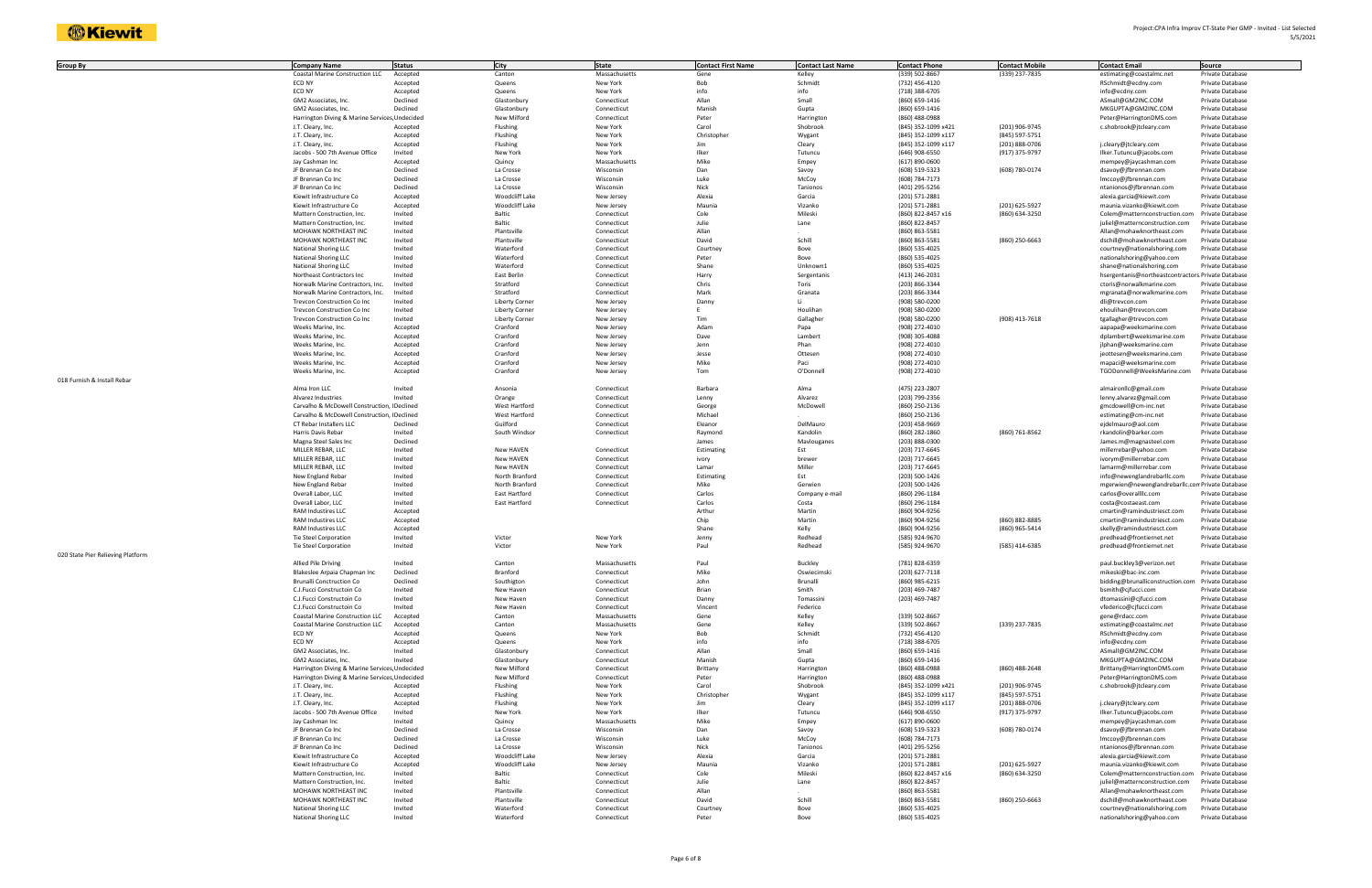| Group By                                   | <b>Company Name</b>                                              | <b>Status</b>        | City                     | <b>State</b>               | <b>Contact First Name</b> | <b>Contact Last Name</b> | <b>Contact Phone</b>             | <b>Contact Mobile</b> | <b>Contact Email</b>                                | Source                               |
|--------------------------------------------|------------------------------------------------------------------|----------------------|--------------------------|----------------------------|---------------------------|--------------------------|----------------------------------|-----------------------|-----------------------------------------------------|--------------------------------------|
|                                            | National Shoring LLC                                             | Invited              | Waterford                | Connecticut                | Shane                     | Unknown1                 | (860) 535-4025                   |                       | shane@nationalshoring.com                           | Private Database                     |
|                                            | Northeast Contractors Inc.                                       | Invited              | East Berlin              | Connecticut                | Harry                     | Sergentanis              | (413) 246-2031                   |                       | hsergentanis@northeastcontractors. Private Database |                                      |
|                                            | Northeast Remsco Construction Inc Invited                        |                      | Wall Township            | New Jersey                 | Christine                 | Charcalla                | (732) 557-6100                   | (732) 557-6100 x0200  | ccharcalla@northeastremsco.com Private Database     |                                      |
|                                            | Northeast Remsco Construction Inc Invited                        |                      | Wall Township            | New Jersey                 | Mike                      | Bruno                    | (732) 557-6100                   | (732) 557-6100 x4230  | mbruno@northeastremsco.com                          | <b>Private Database</b>              |
|                                            | Norwalk Marine Contractors, Inc.                                 | Invited              | Stratford                | Connecticut                | Chris                     | Toris                    | (203) 866-3344                   |                       | ctoris@norwalkmarine.com                            | Private Database                     |
|                                            | Norwalk Marine Contractors, Inc.                                 | Invited              | Stratford                | Connecticut                | Mark                      | Granata                  | (203) 866-3344                   |                       | mgranata@norwalkmarine.com                          | Private Database                     |
|                                            | <b>Trevcon Construction Co Inc</b>                               | Accepted             | <b>Liberty Corner</b>    | New Jersey                 | Danny                     | Li                       | (908) 580-0200                   |                       | dli@trevcon.com                                     | Private Database                     |
|                                            | <b>Trevcon Construction Co Inc</b>                               | Accepted             | Liberty Corner           | New Jersey                 |                           | Houlihan                 | (908) 580-0200                   |                       | ehoulihan@trevcon.com                               | Private Database                     |
|                                            | <b>Trevcon Construction Co Inc</b>                               | Accepted             | Liberty Corner           | New Jersey                 | Tim                       | Gallagher                | (908) 580-0200                   | (908) 413-7618        | tgallagher@trevcon.com                              | Private Database                     |
|                                            | Weeks Marine, Inc.                                               | Declined             | Cranford                 | New Jersey                 | Adam                      | Papa                     | (908) 272-4010                   |                       | aapapa@weeksmarine.com                              | Private Database                     |
|                                            | Weeks Marine, Inc.                                               | Declined             | Cranford                 | New Jersey                 | Dave                      | Lambert                  | (908) 305-4088                   |                       | dplambert@weeksmarine.com                           | Private Database                     |
|                                            | Weeks Marine, Inc.                                               | Declined             | Cranford                 | New Jersey                 | Jenn                      | Phan                     | (908) 272-4010                   |                       | jlphan@weeksmarine.com                              | Private Database                     |
|                                            | Weeks Marine, Inc.                                               | Declined             | Cranford                 | New Jersey                 | Jesse                     | Ottesen                  | (908) 272-4010                   |                       | jeottesen@weeksmarine.com                           | Private Database                     |
|                                            | Weeks Marine, Inc.                                               | Declined             | Cranford                 | New Jersey                 | Mike                      | Paci                     | (908) 272-4010                   |                       | mapaci@weeksmarine.com                              | Private Database                     |
|                                            | Weeks Marine, Inc.                                               | Declined             | Cranford                 | New Jersey                 | Tom                       | O'Donnell                | (908) 272-4010                   |                       | TGODonnell@WeeksMarine.com                          | Private Database                     |
| 023 Bathroom Plumbing Hook-UP              |                                                                  |                      |                          |                            |                           |                          |                                  |                       |                                                     |                                      |
|                                            | B&G PIPING COMPANY, INC.                                         | Declined             | <b>MILFORD</b>           | Connecticut                | <b>JOSEPH</b>             | <b>GASPARRINI</b>        | (203) 877-2937                   |                       | joeg@bgpiping.com                                   | Private Database                     |
|                                            | B-G Mechanical Contractors, Inc.                                 | Declined             | Newington                | Connecticut                | Donna                     | Alix                     | (413) 592-5300 x101              |                       | dalix@bgmechanical.com                              | Private Database                     |
|                                            | Base Mechanical, Inc.                                            | Declined             | East Lyme                | Connecticut                | Andrew                    | Goldstein                | (860) 691-2470                   |                       | andrew@basemech.com                                 | Private Database                     |
|                                            | Boisvert Plumbing and Mechanical S Declined                      |                      | East Hartford            | Connecticut                | Contact                   |                          | (860) 216-9104                   |                       | info@boisvertservices.com                           | Private Database                     |
|                                            | Caplow Mechanical, Inc.                                          | Declined             | Hamden                   | Connecticut                | Marina                    | Markowski                | (203) 248-9858                   |                       | marina@caplowmechanical.com                         | Private Database                     |
|                                            | connecticut hydronics llc                                        | Declined             | naugatuck                | Connecticut                | thomas                    | wargo                    | (203) 233-0797                   |                       | tom@cthydronics.com                                 | Private Database                     |
|                                            | DePco Mechanical, LLC                                            | Declined             | Plainville               | Connecticut                | Jeanette                  | DePietro                 | (860) 747-0079                   |                       | info@depcocomfort.com                               | Private Database                     |
|                                            | DiRienzo Mechanical Contractors, In Declined                     |                      | New Haven                | Connecticut                | Rosemarie                 | Di                       | (203) 397-0367                   |                       | mia@dirienzomechanical.com                          | Private Database                     |
|                                            | Eastern Energy Services, LLC                                     | Declined             | Norwich                  | Connecticut                | Debra                     | Stout                    | (860) 823-6260                   |                       | dstout@easterncos.com                               | Private Database                     |
|                                            | Ed Bartelli, Inc.                                                | Proposed             | Waterford                | Connecticut                | ed                        | Bartelli                 | (860) 442-9395                   |                       | ed@edbartelliinc.com                                | Private Database                     |
|                                            | Ed Bartelli, Inc.                                                | Proposed             | Waterford                | Connecticut                | Lisa                      | Bartelli                 | (860) 442-9395                   |                       | lisa@edbartelliinc.com                              | Private Database                     |
|                                            | Elite Mechanical Contractors, LLC                                | Declined             | Bristol                  | Connecticut                | Kathy                     | Naples                   | (860) 584-8844                   |                       | kathyl@elitemech.com                                | Private Database                     |
|                                            | F & F Mechanical Enterprises, Inc.                               | Declined             | North Haven              | Connecticut                | EST                       | Estimating               |                                  |                       | ff@ffmechanical.com                                 | Private Database                     |
|                                            | G&R Valley Inc                                                   | Declined             | South Windsor            | Connecticut                | Timothy                   | Rodrigue                 | (860) 289-6896                   |                       | trodrigue@grvinc.com                                | Private Database                     |
|                                            | Harry Grodsky & Co., Inc.                                        | Declined             | Springfield              | Massachusetts              | Rick                      | Thomas                   |                                  |                       | rthomas@grodsky.com                                 | Private Database                     |
|                                            | James T. Kay Company Inc.                                        | Declined             | Meriden                  | Connecticut                | Robert                    | Berkmoes                 | (203) 634-3113 x120              |                       | RBerkmoes@Jamestkay.com                             | Private Database                     |
|                                            | L & R Plumbing and Heating LLC                                   | Declined<br>Declined | Wolcott<br>Bloomfield    | Connecticut                | Steven<br>Glenn           | Galipault                | (203) 879-0652<br>(860) 242-1283 |                       | steve@landrph.com<br>gkorner@msdct.com              | Private Database                     |
|                                            | Midstate Site Development, LLC<br>Midstate Site Development, LLC | Declined             | Bloomfield               | Connecticut<br>Connecticut | Melissa                   | Korner<br>Caron          | (860) 242-1283                   |                       | mcaron@msdct.com                                    | Private Database<br>Private Database |
|                                            | Ruotolo Mechanical, Inc.                                         |                      | New Haven                | Connecticut                | Ronald                    | Ruotolo                  |                                  |                       | contact@ruotolomechanical.com                       | Private Database                     |
| 026 Electrical (Installation & Demolition) |                                                                  | Accepted             |                          |                            |                           |                          | (203) 772-1563                   |                       |                                                     |                                      |
|                                            | <b>3C ELECTRICAL</b>                                             | Invited              | Hartford                 | Connecticut                | Kevin                     | McDonald                 | (508) 881-3911                   | (207) 624-2056        | kevin.mcdonald@cepower.net                          | Private Database                     |
|                                            | A & R ELECTRIC INC                                               | Invited              | <b>BRIDGEPORT</b>        | Connecticut                | Americo                   | Gloria                   | (203) 368-3912                   |                       | arelectric31@aol.com                                | Private Database                     |
|                                            | A & R ELECTRIC INC                                               | Invited              | <b>BRIDGEPORT</b>        | Connecticut                | ANNE                      | STRAUSS-WIEDEF           | (908) 654-5144                   |                       | ASW@ASW31.COM                                       | Private Database                     |
|                                            | A&S Electrical Services Inc.                                     | Declined             | Durham                   | Connecticut                | Contact                   |                          | (860) 349-5449                   |                       | estimator@aselectricalservices.com Private Database |                                      |
|                                            | A&S Electrical Services Inc.                                     | Declined             | Durham                   | Connecticut                | Kelly                     | Battista                 | (860) 349-5449                   |                       | kellyb@aselectricalservices.com                     | Private Database                     |
|                                            | A-M Electric Company LLC                                         | Declined             | North Haver              | Connecticut                | Alfredo                   | Bernardo                 | (203) 996-9969                   |                       | amelectric.alfredo@yahoo.com                        | Private Database                     |
|                                            | A.M. Rizzo Electrical Contractors, Inc Invited                   |                      | Danbury                  | Connecticut                | Mark                      | Haber                    | (203) 731-3131 x1965             |                       | mhaber@rizzoocompanies.com                          | Private Database                     |
|                                            | Acme Electric Inc                                                | Invited              | Stamford                 | Connecticut                | Manuel                    | Vetti                    | (203) 348-0116                   |                       | mannyvetti@aol.com                                  | Private Database                     |
|                                            | Acorn Electrical Contractors LLC                                 | Declined             | Danbury                  | Connecticut                | Matt                      | Masi                     | (203) 948-2276                   |                       | mattmasi@acornelectric.net                          | Private Database                     |
|                                            | Addison Electrical Contractors, LLC Invited                      |                      | Torrington               | Connecticut                | Patrick                   | Addison                  | (860) 489-4944                   |                       | Pat@addisonelectrical.com                           | Private Database                     |
|                                            | All-Electric Construction and Commu Invited                      |                      | West Haven               | Connecticut                | Patrick                   | Lewis                    | (203) 535-1244                   |                       | pat@allelectricct.com                               | Private Database                     |
|                                            | All-Electric Construction and Commu Invited                      |                      | West Haven               | Connecticut                | Raymond                   | Carroll                  | (203) 535-1244                   |                       | ray@allelectricct.com                               | Private Database                     |
|                                            | Anderson Electrical Contractors, Ltd. Invited                    |                      | Hartford                 | Connecticut                | Estimating                | Contact                  |                                  |                       |                                                     | Private Database                     |
|                                            | Anderson Electrical Contractors, Ltd. Invited                    |                      | Hartford                 | Connecticut                | Hector                    | Anderson                 | (860) 982-4285                   |                       | hector@andersonelec.com                             | Private Database                     |
|                                            | Anderson Electrical Contractors, Ltd. Invited                    |                      | Hartford                 | Connecticut                | John                      | Canora                   | (860) 680-8058                   |                       | john@andersonelec.com                               | Private Database                     |
|                                            | CE Electrical Contractors, LLC                                   | Invited              | <b>BRISTOL</b>           | Connecticut                | Paul                      | Calafiore                | (860) 356-0679 x404              |                       | pcalafiore@ce-electrical.com                        | Private Database                     |
|                                            | <b>CKS Electrical Construction LLC</b>                           | Invited              | Norwich                  | Connecticut                | Corey                     | Szymanski                | (860) 917-2055                   |                       | corey@ckselectric.com                               | Private Database                     |
|                                            | Consolidated Electric, Inc                                       | Invited              | New Haven                | Connecticut                | Bill                      | Mackey                   | (203) 468-2111                   |                       | mackeyb@conelectricinc.com                          | Private Database                     |
|                                            | Consolidated Electric, Inc                                       | Invited              | New Haven                | Connecticut                | Tom                       | Grennan                  | (203) 468-2111                   | (203) 804-9949        | grennant@conelectricinc.com                         | Private Database                     |
|                                            | Custom Electric Inc                                              | Invite               | Mancheste                | Connecticul                | Johr                      | Brihar                   | (860) 643-7110                   |                       | ibrihan@customelectricusa.com                       | Private Databası                     |
|                                            | Custom Electric Inc                                              | Invited              | Manchester               | Connecticut                | Robert                    | LaBrecque                | (860) 643-7110                   |                       | rlabrecque@customelectricusa.com Private Database   |                                      |
|                                            | Custom Electric Inc                                              | Invited              | Manchester               | Connecticut                | Tom                       | Adamson                  | (860) 643-7110                   |                       | tadamson@customelectricusa.com Private Database     |                                      |
|                                            | Deming Electric, LLC                                             | Invited              | Enfield                  | Connecticut                | Kevin                     |                          | (860) 698-9280                   |                       | kevin@demingelectric.com                            | Private Database                     |
|                                            | Dicin Electric Co., Inc.                                         | Accepted             | Waterford                | Connecticut                | Christopher               | Hersom                   | (860) 442-0826                   | (860) 442-0826        | chris@dicinelectric.com                             | Private Database                     |
|                                            | Dicin Electric Co., Inc.                                         | Accepted             | Waterford                | Connecticut                | Cindy                     | Hersom                   | (860) 442-0826                   |                       | Cindy@DicinElectric.com                             | Private Database                     |
|                                            | <b>Dinto Electrical Contractors</b>                              | Invited              | Middlebury               | Connecticut                | Tony                      | Mercaldi                 | (203) 575-9473 x213              |                       | amercaldi@dintoelectric.com                         | Private Database                     |
|                                            | <b>Dinto Electrical Contractors</b>                              | Invited              | Middlebury               | Connecticut                | Tony                      | Persechino               | (203) 575-9473                   | (203) 509-2634        | tpersehino@dintoelectric.com                        | Private Database                     |
|                                            | <b>Ducci Electrical Contractors</b>                              | Declined             | Farmington               | Connecticut                | Chris                     | Scanlon                  | (860) 489-9267                   |                       | cscanlon@duccielectrical.com                        | Private Database                     |
|                                            | E.T.C. Electrical Contractors, LLC                               | Invited              | Litchfield               | Connecticut                | Peter                     | Koutroumanis             | (203) 565-1213                   |                       | PeterK@ETCElectrical.net                            | Private Database                     |
|                                            | Electrical Contractors, Inc.                                     | Declined             | Hartford                 | Connecticut                | Elizabeth                 | Clauson                  | (860) 549-2822                   |                       | lizc@ecincorporated.com                             | Private Database                     |
|                                            | Electrical Power Solutions, LLC                                  | Accepted             | Hartford                 | Connecticut                | Arnold                    | Veerasammy               | (860) 335-7593                   |                       | arnold@eps-pow.com                                  | Private Database                     |
|                                            | Kimchuk, Inc.                                                    | Invited              | Danbury                  | Connecticut                | Ken                       | Maduri                   | (203) 528-5640                   |                       | kmaduri@kimchuk.com                                 | Private Database                     |
|                                            | Mass Electric Construction Co                                    | Accepted             | Woodcliff Lake           | New Jersey                 | lan                       | Kodes                    |                                  |                       | lan.Kodes@kiewit.com                                | Private Database                     |
|                                            | Mass Electric Construction Co                                    | Accepted             | Woodcliff Lake           | New Jersey                 | Steve                     | Damin                    | (201) 832-0346                   |                       | Stephen.Damin@kiewit.com                            | Private Database                     |
|                                            | McPhee Electrical                                                | Invited              | Farmington               | Connecticut                | Clay                      | Paniati<br>Reid          | (877) 677-9797                   |                       | CPaniati@phalconusa.com                             | Private Database                     |
|                                            | McPhee Electrical<br>McPhee Electrical                           | Invited<br>Invited   | Farmington<br>Farmington | Connecticut<br>Connecticut | Jerry<br>John             | Conroy                   | (877) 677-9797<br>(877) 677-9797 |                       | jreid@phalconusa.com<br>johnc@mcpheeusa.com         | Private Database<br>Private Database |
|                                            | McPhee Electrical                                                | Invited              | Farmington               |                            | John                      | Miller                   | (877) 677-9797                   |                       |                                                     | Private Database                     |
|                                            | McPhee Electrical                                                | Invited              |                          | Connecticut                | Julie                     |                          |                                  |                       | john.miller@phalconusa.com                          | Private Database                     |
|                                            | McPhee Electrical                                                | Invited              | Farmington               | Connecticut                | Robert                    | Sutter                   | (877) 677-9797<br>(877) 677-9797 |                       | julieb@mcpheeusa.com<br>RSutter@phalconusa.com      | Private Database                     |
|                                            | Native Sons Ltd.                                                 | Invited              | Farmington<br>Plainville | Connecticut<br>Connecticut | Michael                   | Oles                     | (860) 747-3095                   |                       |                                                     | Private Database                     |
|                                            | NY-CONN                                                          | Invited              | Danbury                  | Connecticut                | Estimating                |                          | (203) 744-9206                   |                       | mikeo@nativesons.org<br>estimating@nyconncorp.com   | Private Database                     |
|                                            | NY-CONN                                                          | Invited              | Danbury                  | Connecticut                | Jason                     | Steeves                  | (203) 744-9206                   |                       | jsteeves@nyconncorp.com                             | Private Database                     |
|                                            | Paul Dinto Electrical Contractors. Inc Invited                   |                      | Middlebury               | Connecticut                | Wayne                     | Strong                   | (860) 658-9312                   |                       | wstrong@pauldintoelec.com                           | Private Database                     |
|                                            | Petersen Electrical Contractors LLC Invited                      |                      | Middletown               | Connecticut                | Amy                       | Petersen                 | (203) 499-9339                   |                       | amy@petersenelectrical.com                          | Private Database                     |
|                                            | Sal Sabia Electrical Contractors, Inc. Declined                  |                      | Stamford                 | Connecticut                | Ashley                    | Sabia                    | (203) 323-3321                   |                       | sabiaoffice83@gmail.com                             | Private Database                     |
|                                            | Shock Electrical Contractors, Inc.                               | Declined             | Danbury                  | Connecticut                | Michael                   | Machado                  | (203) 748-5690 x178              |                       | shockelectric81@hotmail.com                         | Private Database                     |
|                                            | Wayne J. Griffin Electric, Inc.                                  | Declined             | Holliston                | Massachusetts              | Bob                       | Roche                    | (508) 306-5450                   |                       | rroche@wjgei.com                                    | Private Database                     |
|                                            | Wayne J. Griffin Electric, Inc.                                  | Declined             | Holliston                | Massachusetts              | Calvin                    | Mize                     | (508) 429-8830                   | (205) 365-6270        | cmize@wjgei.com                                     | Private Database                     |
|                                            |                                                                  |                      |                          |                            |                           |                          |                                  |                       |                                                     |                                      |